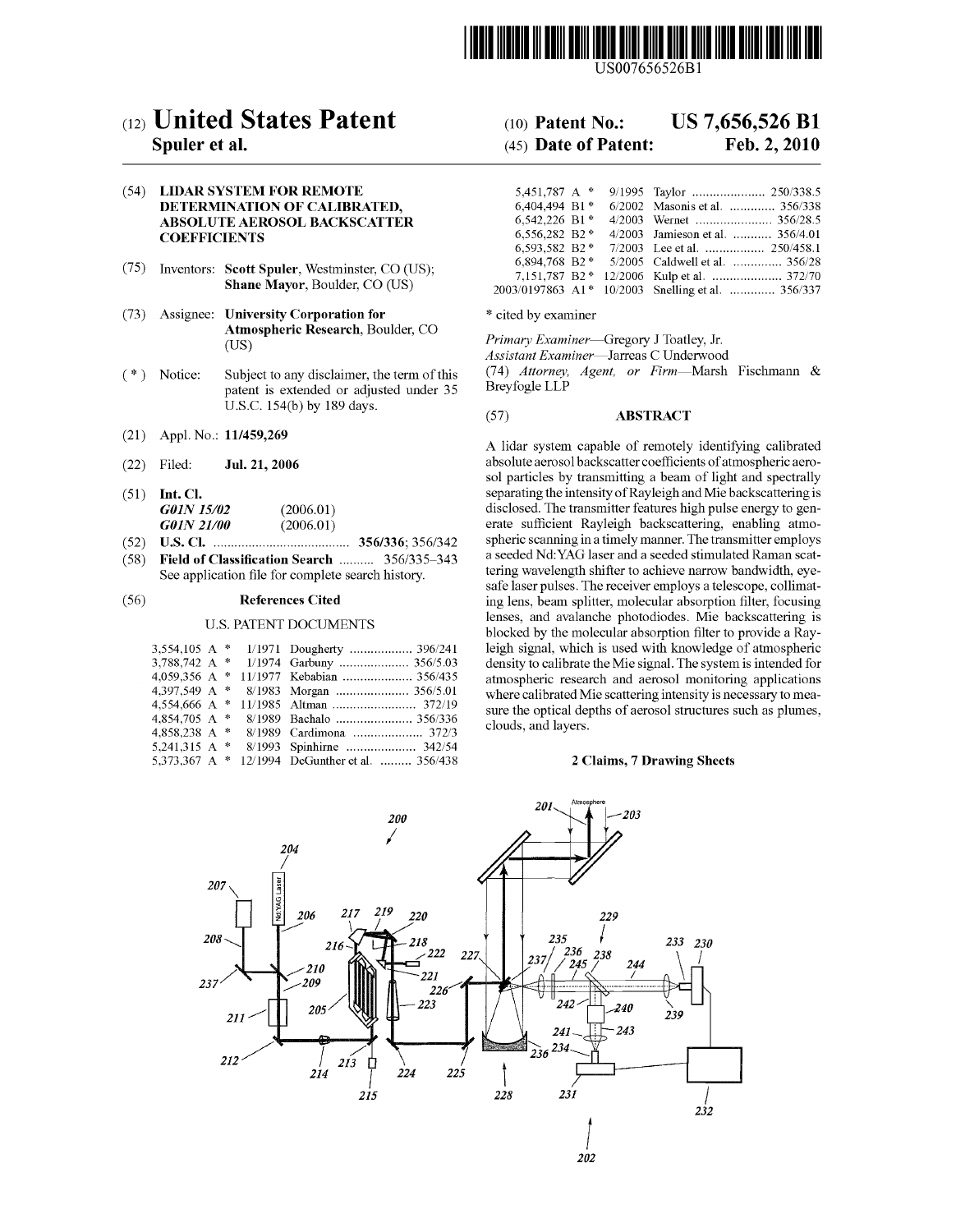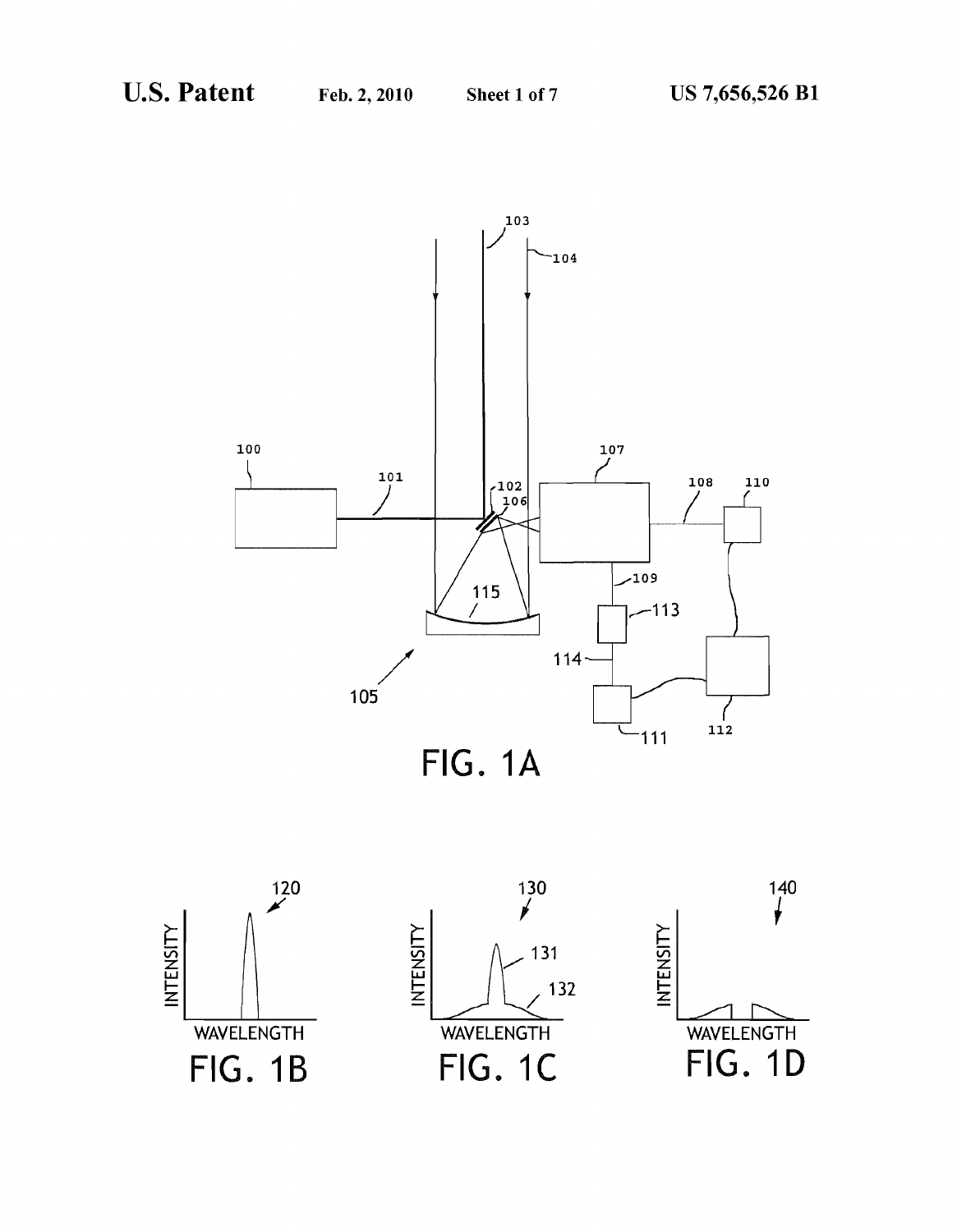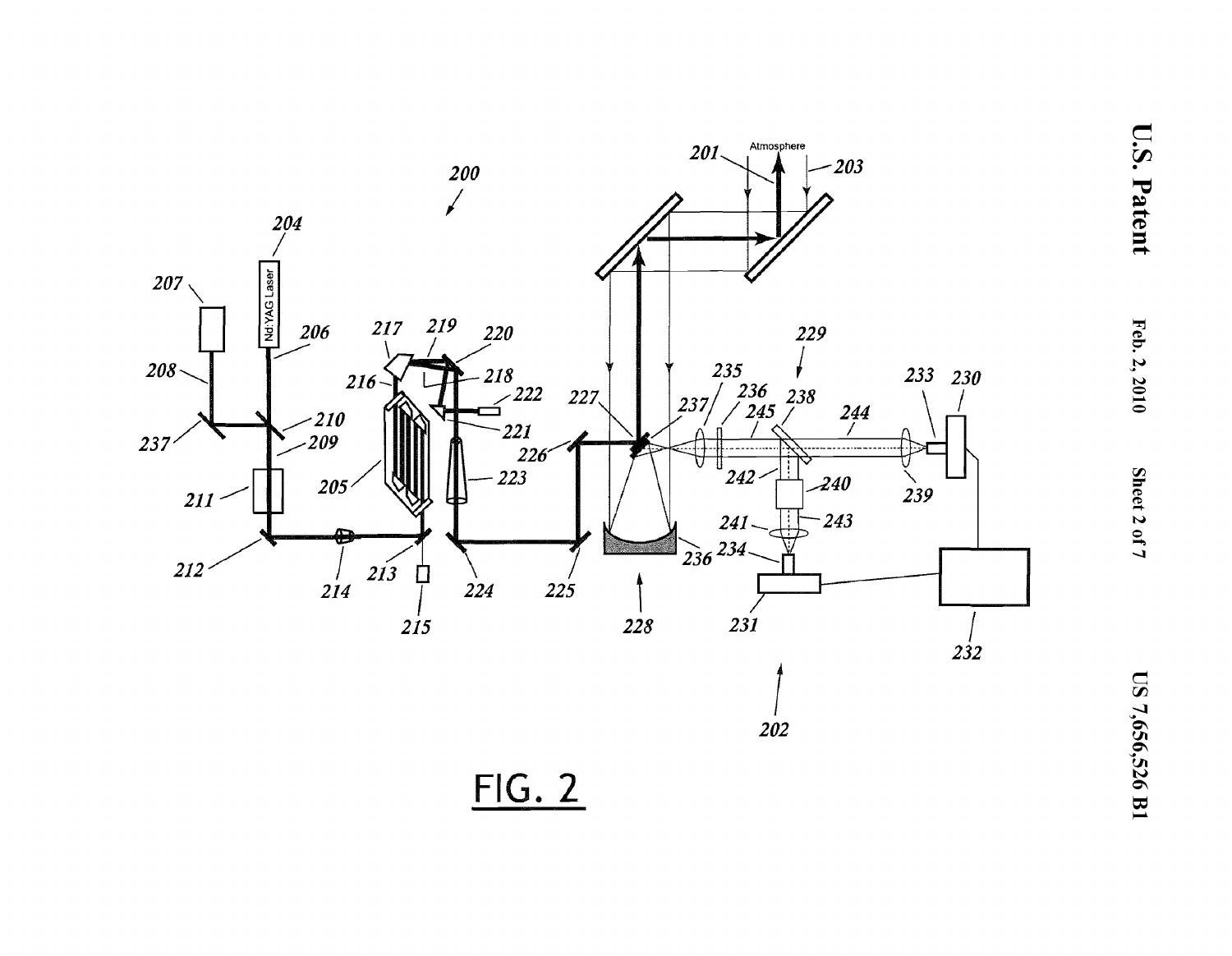

 $FIG. 3$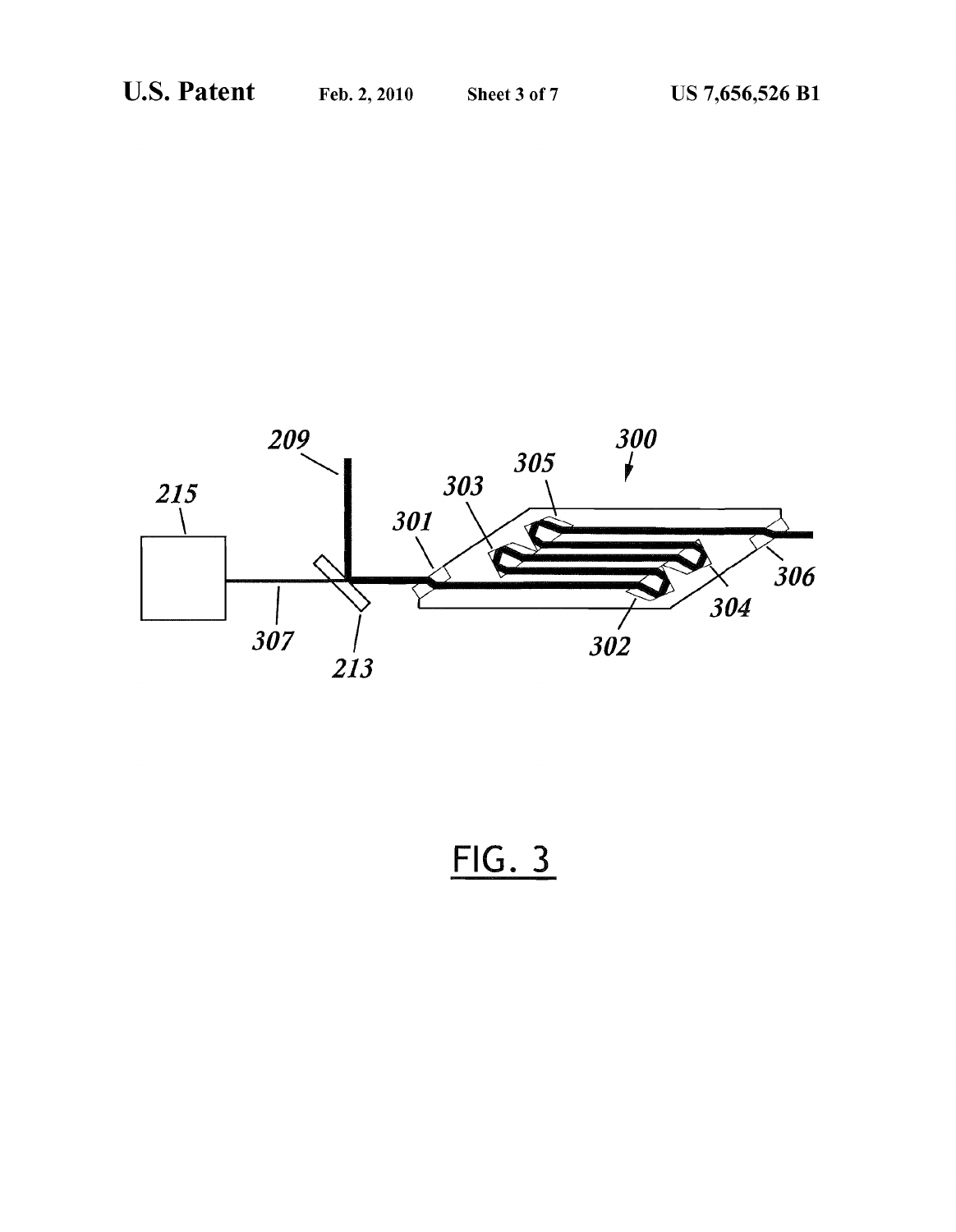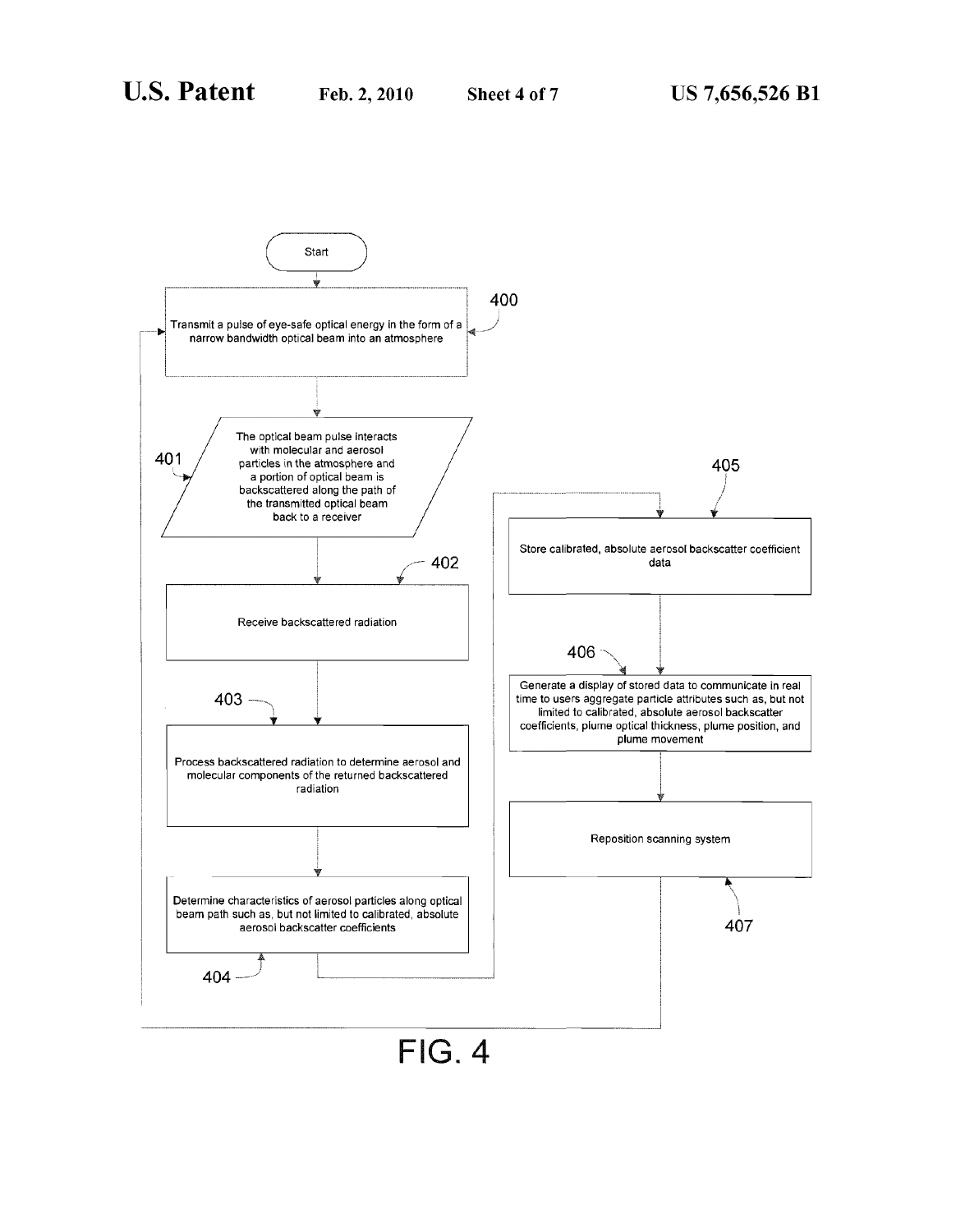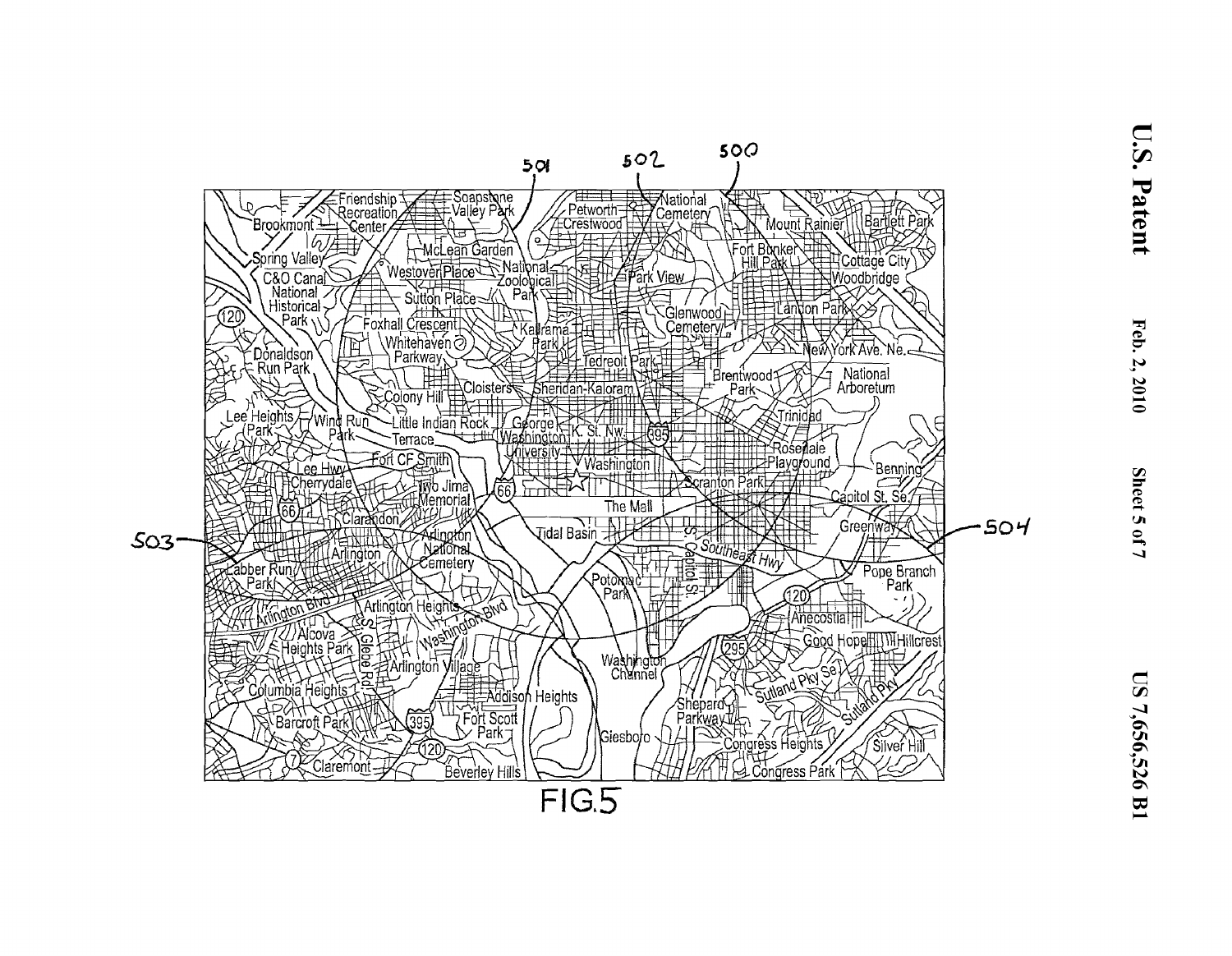

FIG.6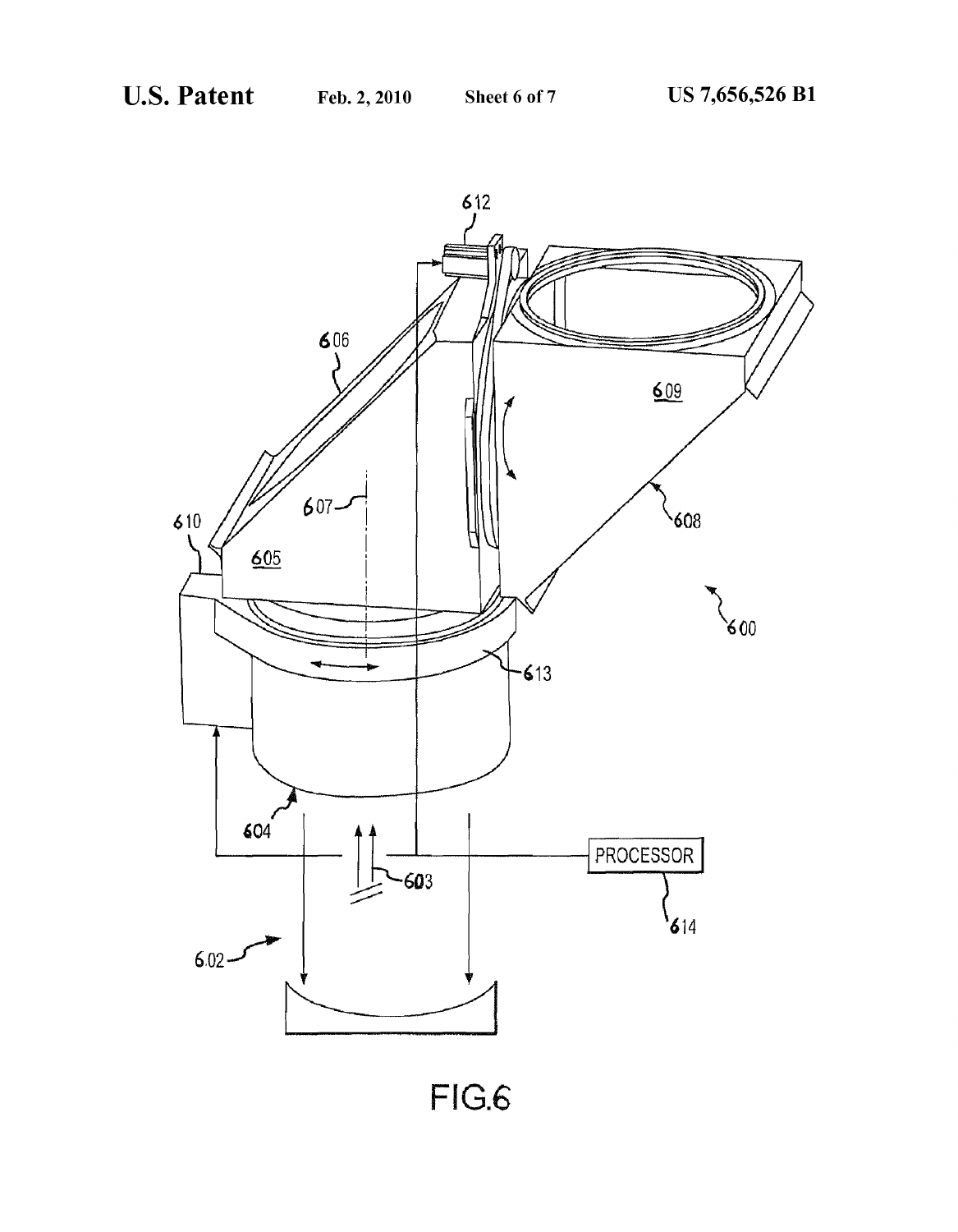

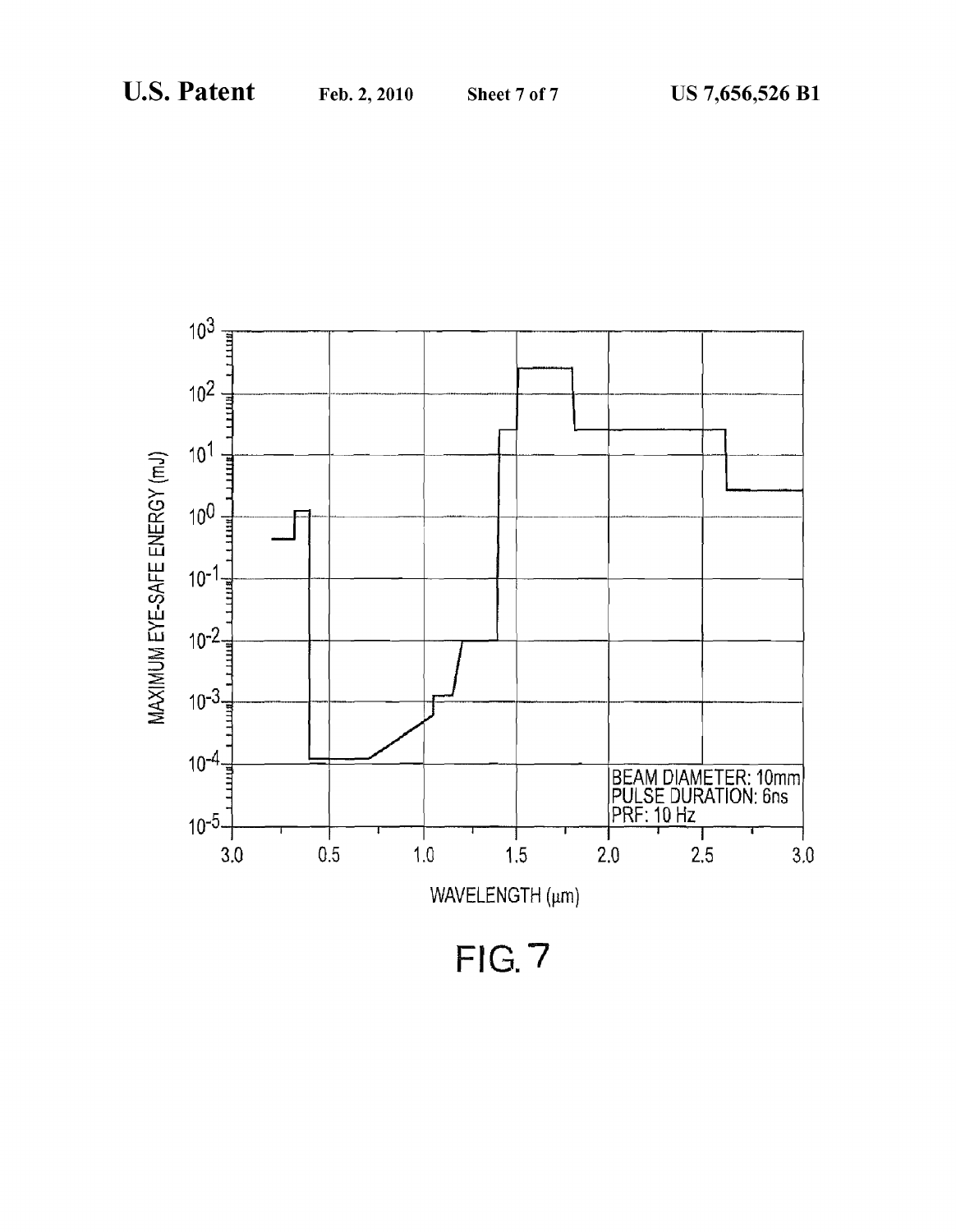### **LIDAR SYSTEM FOR REMOTE DETERMINATION OF CALIBRATED, ABSOLUTE AEROSOL BACKSCATTER COEFFICIENTS**

#### GOVERNMENT SUPPORT

The present invention was made with Govermnent support under Cooperative Agreement No. ATM-0301213 awarded by the National Science Foundation. The Govermnent has certain rights in this invention.

#### FIELD OF THE INVENTION

This invention relates to laser radars or lidars in general and 15 more particularly to a lidar system suitable for defense, scientific, environmental and commercial applications requiring long range remote identification of a calibrated, absolute aerosol backscatter coefficient for a section of atmosphere.

#### BACKGROUND OF THE INVENTION

It is often desirable to know absolute values for optical properties of atmospheric aerosol particles. For example, it may be beneficial to know the absolute aerosol backscatter  $_{25}$ coefficient of aerosol particles in a section of interest in the atmosphere. The value of an absolute aerosol backscatter coefficient represents the ability of atmospheric aerosol particles in a particular section of atmosphere to scatter optical energy propagating through that particular section of atmo- 30 sphere. Since an absolute aerosol backscatter coefficient is obtained by calibrating the lidar system with respect to molecular scattering and applying that calibration factor to the aerosol backscatter detected, the resulting value for the absolute aerosol backscatter coefficient is calibrated. There- 35 fore, absolute aerosol backscatter coefficient measurements, as opposed to measurements of uncalibrated, relative aerosol backscatter intensity, allow for direct comparison of measured absolute aerosol backscatter coefficient values from differing locations and dates. The absolute aerosol backscat- 40 ter coefficient data can also be expressed with units, such as per meter per steradian.

The remote identification of absolute aerosol backscatter coefficients for significant sections of the atmosphere is critical in many applications. One such area is the remote measurement of biological, chemical or radiological agents in the atmosphere. The potential of intentional releases of biological, chemical or radiological contaminants into the atmosphere is a real and serious threat to civilian populations in the United States and abroad and also to military personnel 50 throughout the world. It would be beneficial to be able to determine and monitor the absolute aerosol backscatter coefficient of a plume of suspected or known harmful aerosol particles. This information could be used to help identify particle concentration and diffusion characteristics. This 55 would be valuable information in standoff detection and homeland security situations where the information could be used to predict the lethality of a pathogenic aerosol cloud.

Absolute aerosol backscatter coefficients can be used to determine the optical thickness of aerosol particles in a sec- 60 tion of atmosphere. Also, particle concentration can be obtained when measuring a plume consisting of particles of an identified type if the size distribution and scattering efficiency of that type of aerosol particle is known. This data can be valuable to atmospheric researchers and modelers attempting to determine the climatic effects of atmospheric particles. For example, scientists attempting to determine the effects of

**2** 

pollution on global warming would find real-world absolute aerosol backscatter coefficient data valuable in modeling current and future effects of pollution. The data could also be coupled to corresponding climate conditions present when 5 the measurements were taken. Scientists would also find valuable the ability to monitor the effects and particle distribution of large-scale natural events such as dust storms, forest fires and volcanic eruptions by determining absolute aerosol particle backscattering coefficients in various locations after such events.

High Spectral Resolution Lidar (HSRL) is a known technique in the lidar community for determining absolute aerosol backscatter coefficients. However, a number of factors limit the performance of known HSRL systems. One such limitation is that known HSRL systems operate at relatively short wavelengths. These short wavelengths correspond to wavelengths where the human eye is particularly vulnerable to injury. Therefore, extreme care must be taken when operating an HSRL system at such a wavelength.

20 Generally, there are two ways in which current HSRL systems operate. First, some current systems transmit relatively weak pulses to operate in an eye-safe manner. The relatively weak pulses in tum require these systems to time average backscatter readings over a relatively long period of time resulting in low temporal resolution and the lack of ability to scan significant sections of the atmosphere rapidly. This lack of ability to scan rapidly limits the ability of these types of HSRL systems to track large atmospheric structures, such as plumes of aerosol particles.

Second, some current systems transmit higher pulse energies at the aforementioned relatively short wavelengths and do not operate in an eye-safe manner. Operation in this manner requires extraordinary safety precautions, such as verifying that the intended path of the transmitted beam is clear of any humans, such as pilots in passing planes, who could be harmed by the beam. This severely limits the use of these systems and prevents these systems from operating in a continuous, unattended fashion.

#### SUMMARY OF THE INVENTION

The present invention relates to a lidar system, lidar system components, and associated methodologies for remote measurement of absolute aerosol backscatter coefficients. In particular, one embodiment includes a transmitter that enables transmission of an eye-safe, high pulse energy, narrow bandwidth, and optical beam. A receiver and processor capable of distinguishing molecular scattered (e.g., Rayleigh scattered) radiation from aerosol scattered (e.g., Mie scattered) radiation is provided, enabling the determination of absolute aerosol backscatter coefficients. This is accomplished by filtering out the aerosol scattering component of the detected backscattered radiation. The aerosol-scattered component is extremely spectrally narrow and corresponds to the afore-55 mentioned narrow bandwidth transmission wavelength. The remaining scatter detected is substantially the molecular scattering component of the backscatter. At a known temperature and pressure, the molecular backscatter coefficient can be predicted. The aerosol scattering component can be measured by subtracting the molecular scattering component from the total backscatter measured. The remainder will substantially be the aerosol scattering component of the backscatter. From the measured molecular and aerosol scattering components and the molecular backscatter coefficient, a calibrated, abso-65 lute aerosol backscatter coefficient can be calculated.

The absolute aerosol backscatter coefficient determined by an embodiment of the present invention can be used to iden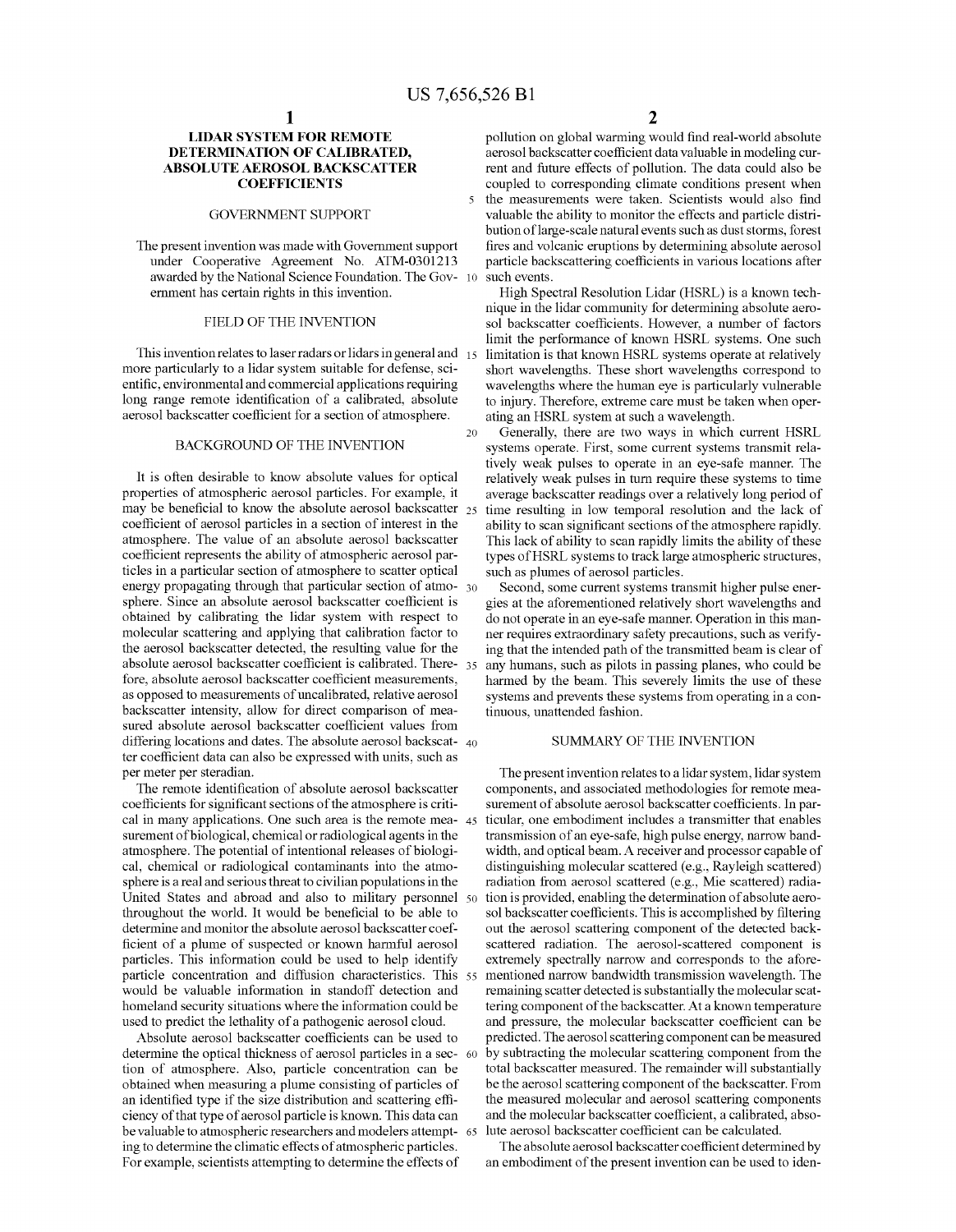tify the optical thickness of aerosol particles in the atmosphere. When the type of aerosol particle causing the scattering is unknown the optical thickness of the particles is of value in that it can be used to predict the effects of the aerosol particles on light passing through the aerosol particle aggre- 5 gate structure or layer. This is critical when studying or predicting the effects of aerosol particles on weather and climate. In particular it is useful to researchers studying global warming who are interested in the optical thickness of atmospheric aerosol particles to help, for example, model the effects of 10 those particles on sunlight entering the atmosphere.

An embodiment of the present invention is capable of helping to determine particle concentration when certain characteristics, such as size distribution and scattering efficiency, of the type of aerosol particle present in the atmo- <sup>15</sup> sphere are known. Knowing particle concentration can be valuable when, for example, determining the amount of pollution being emitted from an industrial facility or determining the amount of ash or dust from a natural disaster. Concentration level information can be particularly critical when the atmospheric aerosol particles are harmful, intentionally released biological, radiological or chemical agents. Concentration levels, plume location and plume movement would be valuable to emergency responders to help determine evacuation areas and routes, predict health effects on the endangered population and direct emergency response efforts.

The present inventors have recognized that there exists a need for a remote absolute aerosol particle backscatter coefficient identification system that can safely, quickly and efficiently identify the aerosol scattering component of backscat- 30 tered radiation without the need for extraordinary safety precautions or lengthy time-averaging of backscattered radiation to achieve acceptable signal-to-noise ratios. The present inventors have also recognized the need for a remote absolute aerosol particle backscatter coefficient identification system that can scan the atmosphere at a rate sufficient enough to provide accurate and timely information about the structure and movement of the aerosol particles.

Accordingly, one embodiment of the present invention is capable of rapidly determining a calibrated, absolute aerosol backscatter coefficient from the backscattered radiation of a transmitted pulsed beam. The backscattered radiation may be integrated over a very short period of time, e.g. a single or small number of pulses. One implementation is capable of determining a calibrated, absolute aerosol backscatter coef-45 ficient of aerosol plumes from a single laser pulse to ranges of several kilometers. This is possible because of the high pulse energy which generates sufficient backscatter signal that can be distributed across at least two detectors (e.g., unfiltered or the electrical signals generated by the detected backscatter to combined channel and filtered or molecular channel) from a single pulse. Because of the high pulse energy, analog direct detection can be used in the system as opposed to photon counting receivers used in known, relatively low pulse energy HSRL systems. This enables the embodiment to scan significant sections of the atmosphere in a timely manner. This 55 further enables the present embodiment to provide data that can be used to generate a dynamic representation of the absolute aerosol backscattering attributes of aerosol particles in large sections of the atmosphere. Also it is beneficial that the system is capable of operating in an eye-safe mode in that it 60 produces an energy output within the eye-safety standards of American National Standard for the Safe UseofLasers,ANSI Z136.1-2000, which is incorporated herein by reference.

invention should produce sufficient backscatter energy to 65 support the aerosol particle characterization within a reasonably short time window. Accordingly, achieving high tempo-

ral identification of the aerosol scattering component of backscattered radiation involves a number of parameters and issues at the component and system levels. Identifying and addressing these issues provides a significant motivation related to the various aspects of the invention as set forth below.

Furthermore, the present inventors have recognized that it would be useful to remotely parameterize aerosol particles in multiple ways. Accordingly, embodiments of the present invention may be integrated into a system of remote aerosol particle identification and tracking. Other parameters, such as, for example, fluorescence and depolarization characteristics, may, in combination with the aerosol scattering information, aid in identifying unknown aerosol particles. This remote parameterization can be accomplished by the analysis of returned radiation from transmitted radiation that interacts with atmospheric aerosol particles to determine aerosol particle parameters such as, for example, particle density, optical thickness, particle shape, particle behavior and chemical composition. The analysis can be comprised of examining such characteristics as molecular and aerosol scattering (as presented herein), depolarization, fluorescence, wave properties, and other optical phenomenon. The analysis of the molecular and aerosol scattering attributes of backscattered radiation to remotely determine aerosol particle characteristics described herein is a promising aspect of the broader ability to remotely characterize atmospheric aerosol particles using a transmitted beam of radiation.

In accordance with one aspect of the present invention, a lidar system capable of remote identification of a molecular scattering component of backscattered radiation is provided where the transmitter is capable of transmitting an optical beam having a primary wavelength between about 1.5 and 1.8 microns. The system also comprises a receiver capable of detecting the backscatter from the transmitted beam and converting the detected backscatter into electrical signals that form an electrical signature. The electrical signature may include information representing the molecular scattered component of backscattered radiation. The system may further comprise a processor capable of determining the molecular scattered component of the detected backscattered radiation. The lidar system may also be capable of determining an aerosol-scattered component of the backscattered radiation. The lidar system may also be capable of determining a cali-45 brated, absolute aerosol backscatter coefficient based on, at least in part, analysis of the received backscatter. The lidar system may also be capable of determining the optical thickness of atmospheric aerosol particles based on the analysis of radiation.

Furthermore, the optical beam transmitted by the lidar system may have an energy level within the eye safety standards of American National Standard for the Safe Use of Lasers, ANSI Z136.1-2000. The transmitted optical beam may have a wavelength of 1.543 microns. The optical beam may have a linewidth equal to or smaller than a single absorption line of hydrogen cyanide  $(H^{13}C^{14}N)$ . Specifically, in one embodiment, the second line of the P branch of hydrogen cyanide is used.

The transmitter of the lidar system may be comprised of a source laser pump for providing a source beam and a Raman wavelength shifter for shifting the wavelength of the source beam to a second wavelength between about the 1.5 and 1.8 Preferably, as stated above, an embodiment of the present microns. For example, the source laser pump may be an Nd:YAG laser pump generally producing a 1064 nm wavelength beam. The source laser pump may be seeded by a source laser seed laser, which may be a fiber injection seed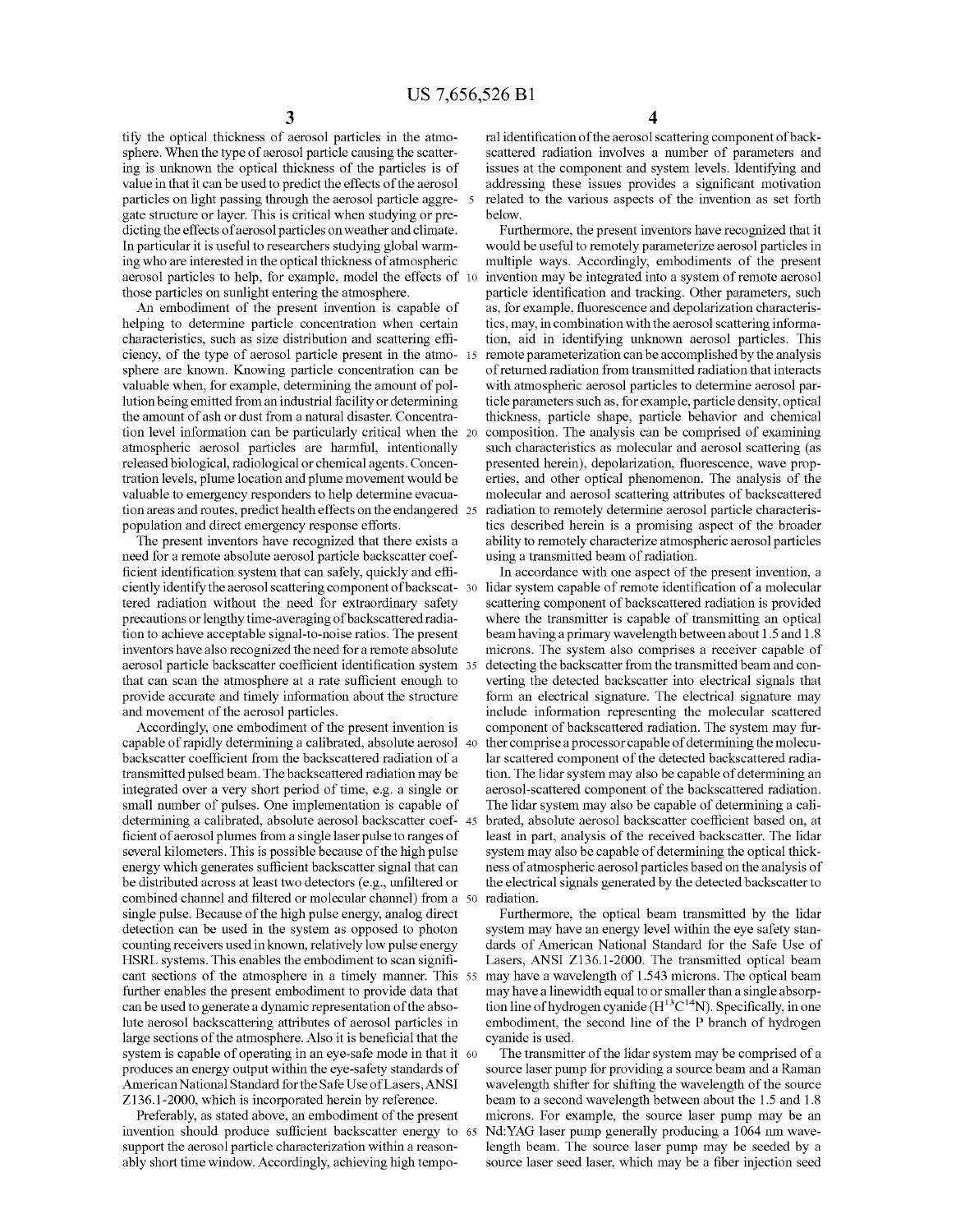laser. The source laser seed laser may be tunable to allow for the fine adjustment of the wavelength of the source beam. The Raman wavelength shifter may be seeded by a Raman wavelength shifter seed laser. The Raman wavelength shifter seed laser may be tunable to allow for the fine adjustment of the 5 wavelength of the Raman shifted beam. The source beam may be amplified prior to entering the Raman wavelength shifter. The transmitter of the lidar system may transmit an optical beam having a bandwidth of less than about 200 MHz. The transmitted optical beam may have a pulse energy of at least 10 about 200 ml/pulse.

The receiver of the lidar system may be comprised of collection optics for collecting backscattered radiation, a collimator for collimating the collected backscattered radiation, a beam splitter for splitting the collimated backscattered 15 radiation into a first post-beam-splitter beam and the second post-beam-splitter beam, first directing optics for directing the first post-beam-splitter beam onto a first detector, and second directing optics for directing the second post-beamsplitter beam into a wavelength filter and onto a second detec- 20 tor. Both the first and second detectors may be operative for converting the beam received by each detector into electrical signals representative of their respective received beams. The first detector may be a combined channel detector and the second detector may be a molecular channel detector.

Still referring to the current aspect, the wavelength filter may be a single pass gas cell, a multi-pass gas cell, or a hollow core fiber. The wavelength filter may employ hydrogen cyanide or acetylene, or gas with similar absorption features at this wavelength. It is necessary for the molecular absorption 30 filter to be spectrally narrow and strongly absorbing. Therefore low pressure (to prevent pressure broadening) and long path length (for strong absorption) are necessary when using a gas such as hydrogen cyanide. The lidar system may additionally comprise a scanner for scanning the optical beam and 35 receiver field of view relative to at least one scan axis. The lidar system may scan relative to two axes.

In accordance with another aspect of the present invention, a lidar system capable of remote identification of a molecular scattering component of backscattered radiation is provided 40 where the transmitter is capable of transmitting an optical beam having an energy level within the eye safety standards of American National Standard for the Safe Use of Lasers, ANSI Z136.1-2000, and having a pulse energy of a least about 200 ml/pulse. The system also comprises a receiver capable of detecting the backscatter from the transmitted beam and converting the detected backscatter into electrical signals that form an electrical signature. The electrical signature may include information representing the molecular scattered component of backscattered radiation. The system 50 may further comprise a processor capable of determining the molecular scattered component of the detected backscatter to radiation. The lidar system may also be capable of determining an aerosol-scattered component of the backscattered radiation. The lidar system may also be capable of determining a calibrated, absolute aerosol backscatter coefficient based on, at least in part, analysis of the received backscatter. The lidar system may also be capable of determining the optical thickness of atmospheric aerosol particles based on the analysis of the electrical signals generated by the detected 60 backscatter to radiation.

Furthermore, the optical beam transmitted by the lidar system may have primary wavelength between 1.5 and 1.8 microns. The optical beam may have a wavelength equal to absorption line of hydrogen cyanide.

The transmitter of the lidar system may be comprised of a source laser pump for providing a source beam and a Raman 6

wavelength shifter for shifting the wavelength of the source beam to a second wavelength wherein the transmitted beam has an energy level within the eye safety standards of American National Standard for the Safe Use of Lasers, ANSI Z136.1-2000. The source laser pump may be seeded by a source laser seed laser, which may be tunable to allow for the fine adjustment of the wavelength off the source beam. The Raman wavelength shifter may be seeded by a Raman wavelength shifter seed laser which may be tunable to allow for the fine adjustment of the wavelength of the Raman shifted beam. The Raman wavelength shifter seed laser may be a diode injection seed laser. The source beam may be amplified prior to entering the Raman wavelength shifter. The transmitter of the lidar system may transmit an optical beam having a bandwidth of less than about 200 MHz.

Still referring to the current aspect, the receiver of the lidar system may be comprised of collection optics for collecting backscattered radiation, a collimator for collimating the collected backscattered radiation, a beam splitter for splitting the collimated backscattered radiation into a first post-beamsplitter beam and a second post-beam-splitter beam, first directing optics for directing the first post-beam-splitter beam onto a first detector, and second directing optics for directing the second post-beam-splitter beam into a wavelength filter 25 and onto a second detector. The first detector may be operative for converting the first post-beam splitter beam into a first electrical signal representative of the first post-beam splitter beam. The second detector may be operative for converting the second post-beam splitter beam into a second electrical signal representative of the second post-beam splitter beam. The wavelength filter may be a hydrogen cyanide gas cell. The lidar system may additionally comprise a scanner for scanning relative to at least one scan axis.

In accordance with another aspect of the present invention, a transmitter capable of transmitting an optical beam having a primary wavelength between about 1.5 and 1.8 microns and a bandwidth of less than about 200 MHz is provided, for example, for use in atmospheric lidar systems. The transmitter may be comprised of a source laser pump generating a source beam having a first wavelength and a Raman wavelength shifter to shift the source beam to a second wavelength between about 1.5 and 1.8 microns. The source laser pump may be seeded by a source laser seed laser, which is tunable with respect wavelength. The Raman wavelength shifter may be seeded by a Raman wavelength shifter seed laser, which may be tunable with respect to wavelength. The transmitted optical beam may have a pulse energy of at least about 200 ml/pulse. The transmitted optical beam may have an energy level within the eye safety standards of American National Standard for the Safe Use of Lasers, ANSI Z136.1-2000. The transmitted optical beam may have a wavelength equal to an absorption line of hydrogen cyanide.

In accordance with another aspect of the present invention, a transmitter capable of transmitting an optical beam having an energy level within the eye safety standards of American National Standard for the Safe Use of Lasers, ANSI Z136.1- 2000, a pulse energy of at least about 200 ml/pulse and a bandwidth of less than about 200 MHz is provided, for example, for use in atmospheric lidar systems. The transmitter may be comprised of a source laser pump generating a source beam having a first wavelength and a Raman wavelength shifter to shift the source beam to a second wavelength between about 1.5 and 1.8 microns. The source laser pump may be seeded by a source laser seed laser, which is tunable 65 with respect wavelength. The Raman wavelength shifter may be seeded by a Raman wavelength shifter seed laser, which may be tunable with respect to wavelength.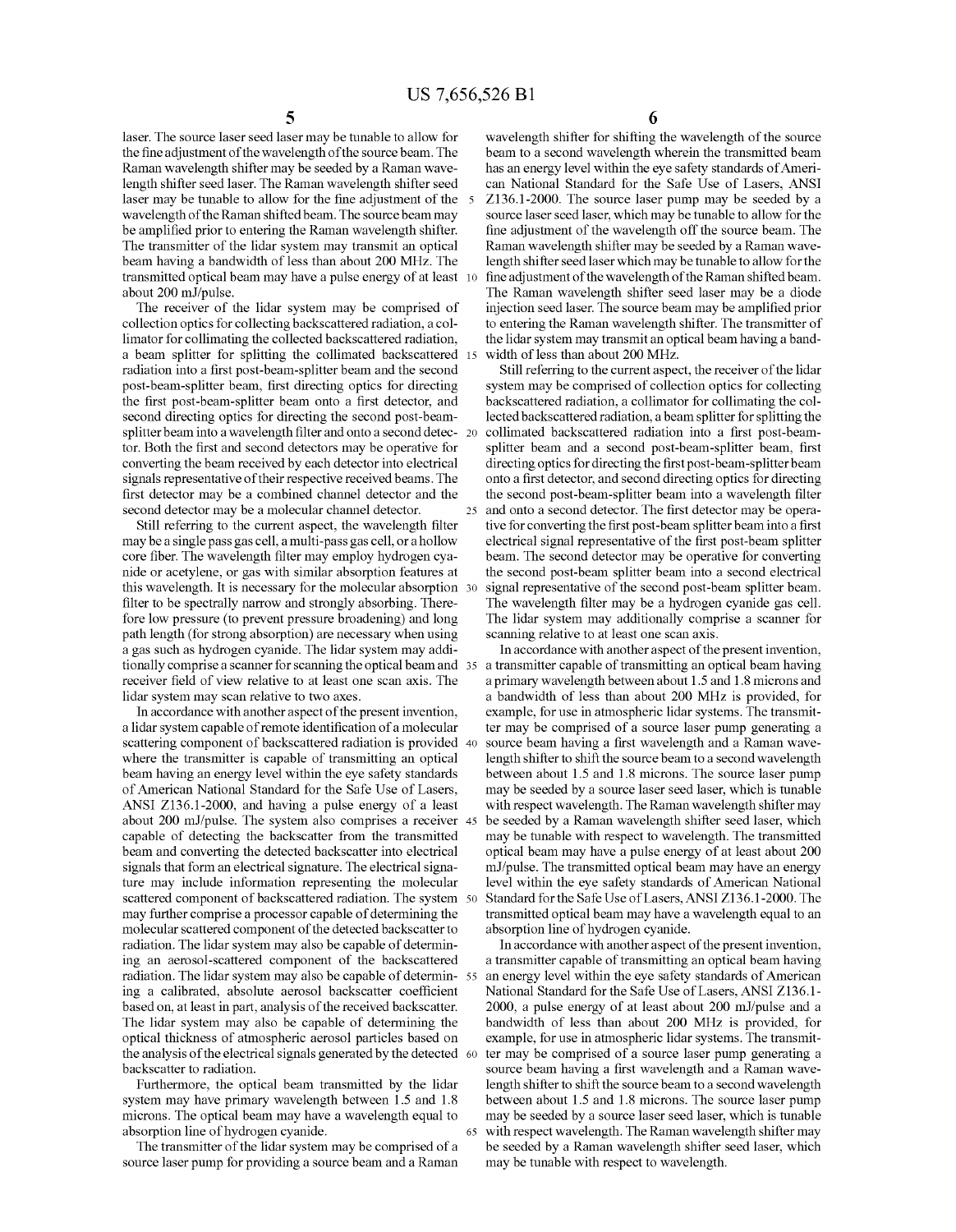In accordance with another aspect of the present invention, a receiver capable of filtering out specific narrow bands of backscattered radiation between about 1.5 and 1.8 microns is provided, for example, for use in atmospheric lidar systems. The receiver may be comprised of a collimator for collimat- 5 ing the collected backscattered radiation, a beam splitter for splitting the collimated backscattered radiation into a first post-beam-splitter beam and the second post-beam-splitter beam, first directing optics for directing the first post-beamsplitter beam onto a first detector, and second directing optics 10 for directing the second post-beam-splitter beam into a wavelength filter and onto a second detector. The first detector may be operative for converting the first post-beam splitter beam into a first electrical signal representative of the first postbeam splitter beam. The second detector may be operative for 1: converting the filtered second post-beam splitter beam into a second electrical signal representative of the filtered second post-beam splitter beam. The wavelength filter may be a hydrogen cyanide gas cell. The first detector may be a combined channel detector and the second detector may be a 20 molecular channel detector.

In accordance with a further aspect of the present invention, a methodology is provided for remotely measuring atmospheric molecular scattering. The methodology comprises transmitting an optical beam having a primary wavelength of between about 1.5 and 1.8 microns to induce scattered radiation that has a molecular scattered component and an aerosol scattered component, receiving backscattered radiation of the optical beam, filtering the received backscattered radiation, and analyzing the filtered backscattered radiation to determine molecular scattering. The filtering of the received backscattered radiation may filter out the aerosol-scattered component of the backscattered radiation.

In accordance with a further aspect of the present invention, a methodology is provided for remotely determining calibrated, absolute aerosol particle backscatter coefficients. The methodology comprises transmitting an optical beam having a primary wavelength of between about 1.5 and 1.8 microns to induce scattered radiation that has a molecular scattered component and an aerosol scattered component, 40 detecting backscattered radiation of the optical beam, distinguishing the molecular scattered radiation from the aerosol scattered radiation, and determining calibrated, absolute aerosol particle backscatter coefficients based on the detected backscattered radiation.

Still referring to the current aspect, the transmitted optical beam may have an energy level within the eye safety standards of American National Standard for the Safe Use of Lasers, ANSI Z136.1-2000. The transmitted optical beam may have a bandwidth of less than about 200 MHz. Distinguishing the molecular scattered radiation from the aerosolscattered radiation may comprise directing a portion of the detected backscattered radiation through a hydrogen cyanide cell.

In accordance with a further aspect of the present inven- <sup>55</sup> tion, a methodology is provided for remotely determining aerosol particle plume structure and calibrated, absolute aerosol particle backscatter coefficients. The methodology com-<br>a value for molecular backscattered radiation corrected for prises scanning an optical beam having a primary wavelength of between about 1.5 and 1.8 microns into an atmosphere to 60 induce scattered radiation that has a molecular scattered component and an aerosol scattered component, detecting backscattered radiation of the optical beam, distinguishing the molecular scattered radiation from the aerosol scattered radiation, and determining aerosol particle plume structure 65 and calibrated, absolute aerosol particle backscatter coefficients based on the detected backscattered radiation.

**8** 

In accordance with a further aspect of the present invention, a methodology is provided for remotely determining calibrated, absolute aerosol particle backscatter coefficients. The methodology comprises transmitting an optical beam having an energy level within the eye safety standards of American National Standard for the Safe UseofLasers,ANSI Z136.1-2000, and a pulse energy of at least about 200 ml/pulse to induce scattered radiation that has a molecular scattered component and an aerosol scattered component, detecting backscattered radiation of the optical beam, distinguishing the molecular scattered radiation from the aerosol scattered radiation, and determining calibrated, absolute aerosol particle backscatter coefficients based on the detected backscattered radiation. The transmitted optical beam may have a bandwidth of less than about 200 MHz. Distinguishing the molecular scattered radiation from the aerosol-scattered radiation may comprise directing a portion of the detected backscattered radiation for a hydrogen cyanide cell.

In accordance with a further aspect of the present invention, a methodology is provided for generating an optical beam having a primary wavelength of between about 1.5 and 1.8 microns and a bandwidth ofless than about 200 MHz, for example, for use in atmospheric lidar systems. The method-25 ology comprises seeding a source laser with a source laser seed laser, generating a source optical beam of a first wavelength with the seeded source laser, seeding a wavelength shifter with a wavelength shifter seed laser, and directing the source optical beam into the seeded wavelength shifter to shift the source optical beam from the first wavelength to a second wavelength having a primary wavelength of between about 1.5 and 1.8 microns and a bandwidth of less than about 200 MHz. The second wavelength may be at a wavelength equal to an absorption line of hydrogen cyanide.

In accordance with a further aspect of the present invention, a methodology is provided for processing backscattered radiation in a lidar system. The methodology comprises receiving backscattered radiation of a lidar system and filtering at least a portion of the backscattered radiation through a hydrogen cyanide gas cell or equivalent narrow band absorption element, i.e., a hollow core or multi-pass cell.

In accordance with a further aspect of the present inven-45 tion, a methodology is provided for calibrating an absolute aerosol particle backscatter coefficient measuring lidar system. The methodology comprises transmitting an optical beam having a primary wavelength corresponding to an absorption line of hydrogen cyanide, receiving backscattered radiation of the optical beam, splitting the backscattered radiation into first and second beam components, filtering the second beam component through a hydrogen cyanide absorption cell, analyzing the filtered second beam and the first beam to determine measured values for molecular backscattered radiation and aerosol backscattered radiation, determining a calibration factor based, at least in part, on the difference between the measured molecular backscattered radiation and extinction, and calibrating the absolute aerosol particle backscatter coefficient measuring lidar system by applying said calibration factor to the measured value for the aerosol scattered component.

Further areas of applicability of the present invention that will become apparent from the detailed description provided hereinafter. It should be understood that the detailed description and specific examples, while indicating the preferred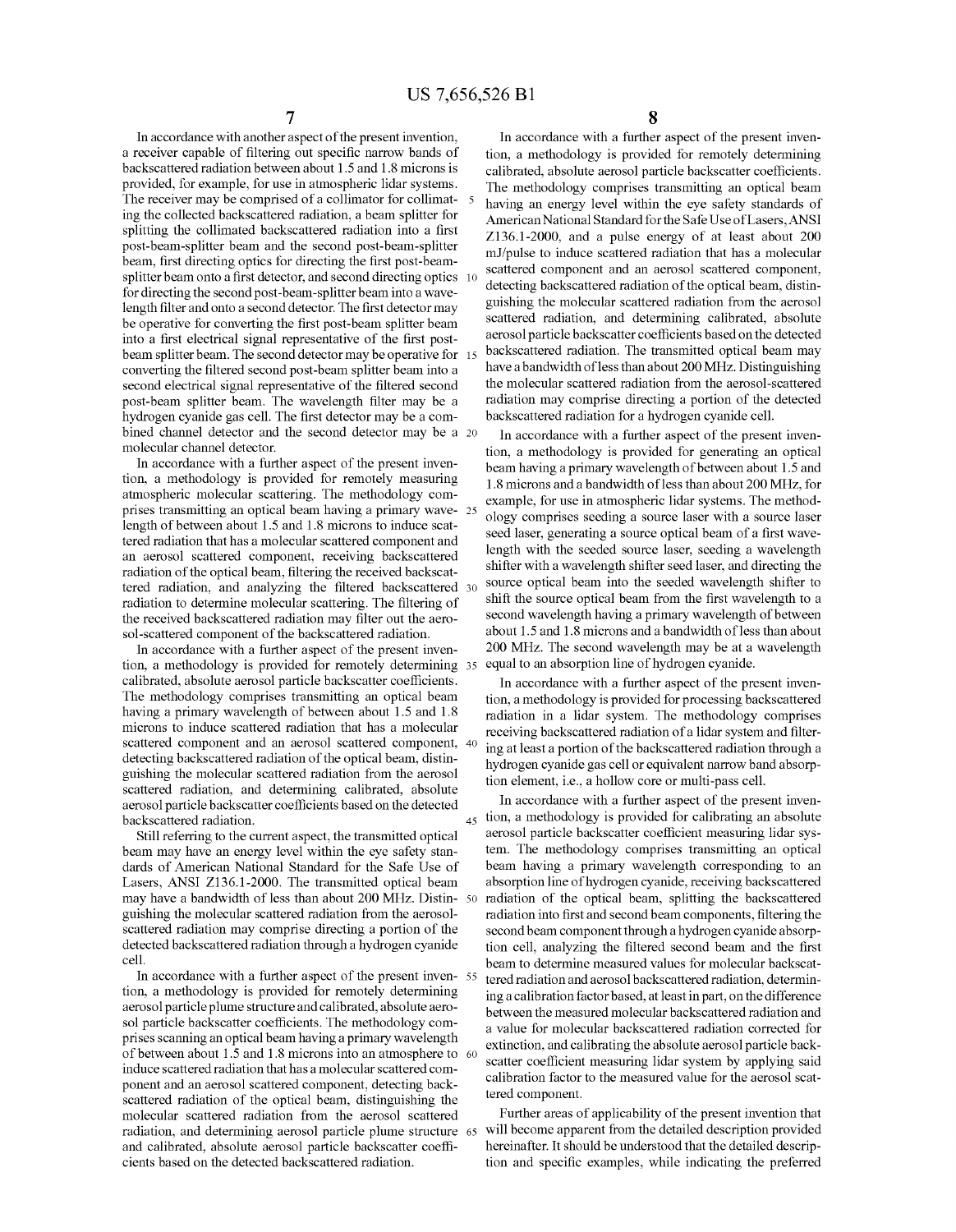embodiment of the invention, are intended for purposes of illustration only and are not intended to limit the scope of the invention.

#### BRIEF DESCRIPTION OF THE DRAWINGS

For a more complete understanding of the present invention and further advantages thereof, reference is now made to the following Detailed Description taken in conjunction with the accompanying drawings, wherein:

FIG. **1** is a schematic diagram illustrating an atmospheric aerosol particle lidar system transmitting and processing backscattered light in accordance with an embodiment of the present invention;

FIG. **2** is a schematic diagram illustrating an alternative embodiment of an atmospheric aerosol particle lidar system in accordance with an embodiment of the present invention;

FIG. **3** is a schematic diagram illustrating a Raman wavelength shifter with geometry in accordance with an embodiment of the present invention;

FIG. 4 is a flowchart for a method of remotely identifying aerosol particles in accordance with an embodiment of the present invention.

FIG. **5** is a schematic diagram illustrating a network of scanning lidar systems in accordance with an embodiment of  $_{25}$ the present invention;

FIG. **6** is a schematic diagram illustrating a scanning system that may be used in connection with the lidar systems of FIG. **1** or FIG. **2;** and

FIG. **7** illustrates the maximum eye-safe energy for a pulse 30 laser according to ANSI standards for particular pulse beam parameters.

#### DETAILED DESCRIPTION OF THE INVENTION

In the following description, an embodiment of the invention is set forth first in a high level depiction to describe the basic principles involved in isolating and calibrating the aerosol scattered component of backscattered radiation detected by a lidar system. An embodiment of the invention is then 40 described in detail in the context of a high pulse energy and Raman shifted Eye-safe Aerosol Lidar (REAL™) system, which transmits narrow bandwidth energy, determines the aerosol component of the backscattered energy received and calculates a calibrated, absolute aerosol backscatter coeffi- 45 cient. Indeed, the invention has a number of benefits and provides useful results in this regard. However, it will be appreciated that various aspects of the present invention are not limited to such lidar applications. Accordingly, the following description should be understood as exemplifying the 50 invention and not by way of limitation.

Elastic backscatter lidars are useful tools for atmospheric researchers and commercial users because they are capable of showing the distribution of a plume of aerosol particles in the atmosphere in both space and time. Although the backscatter 55 return from these systems is typically uncalibrated, the images they provide are extremely valuable for identification of boundary layer depth, elevated aerosol layers, wave activity, and sources of pollution. Unfortunately, currently useful atmospheric aerosol lidars are generally not capable of pro- <sup>60</sup> viding calibrated data with regard to absolute optical properties of aerosol particles. This is generally because current useful systems are only capable of determining relative optical properties of aerosol particles. While this can be adequate for determining the presence of a plume, it does not yield 65 reliable information about the plume itself, such as the optical thickness of the plume. Since these systems are not cali-

brated, comparisons of data obtained from different locations and/or at different times are of little value. The ability to determine calibrated, absolute aerosol backscatter coefficients and optical thicknesses of aerosol particles would be of 5 great value and enable meaningful comparison of optical thickness data obtained at different locations and/or at different times.

Current systems of remote identification of calibrated, absolute aerosol backscatter coefficients lack the ability to simultaneously track atmospheric features, such as plume movement, and identify calibrated, absolute aerosol backscatter coefficients. This limitation hinders the usefulness of current systems for use in such critical applications as biological or chemical agent detection and tracking where timely plume and particle data, such as the optical thickness of the plume, are critical. If the types of particles are known along with certain attributes of those particles, particle densities, and hence plume lethality, can be determined. Therefore, development of a high temporal scanning backscatter lidar 20 with the ability to identify calibrated, absolute aerosol backscatter coefficients is a high priority. Also it is preferable that the system be able to operate in an eye-safe matter. The embodiment illustrated in FIG. **2** is such a system and is discussed below. Also discussed below is how the illustrated embodiment of FIG. **2** achieves maximum pulse energy and therefore minimum detection time while operating in an eyesafe manner.

FIG. **lA** is a high-level schematic diagram of a system for remotely identifying calibrated, absolute aerosol backscatter coefficients by transmitting spectrally narrow bandwidth energy into the atmosphere and analyzing the scattering characteristics of the backscattered radiation. The system generally includes a beam source **100** of a narrow bandwidth beam of energy **101.** The beam source **100** must be capable of generating pulsed light of sufficient power so that the amount of backscatter created by the interaction between the beam of energy **101** and the aerosol particles of interest can be detected.

The spectrally narrow bandwidth beam of energy **101** is generally created by processing a beam from a beam source to achieve the desired intensity, wavelength, and bandwidth. In FIG. **lA,** this is represented by the functional block of the beam source **100.** The spectrally narrow bandwidth beam of energy **101** may then be directed to a final mirror **102**  mounted inside a telescope **105.** The final mirror **102** directs the spectrally narrow bandwidth beam of energy **101** into the atmosphere. The spectrally narrow bandwidth beam of energy projected into the atmosphere **103** may be projected along an axis coaxial with the field of view of the telescope **105.** 

As the beam of energy **103** propagates through the atmosphere, some of the beam energy will interact with atmospheric aerosol particles and molecules and be backscattered along the axis of transmission. This backscattered energy **104**  will have spectrum distribution characteristics that are at least partially dependent on the distribution of aerosol particles from which it backscattered. The telescope **105** collects the backscattered energy **104.** The system may be utilized in this configuration to obtain vertical images or a scanning system may be disposed in front of the telescope for scanning applications as will be described below. The backscattered energy **104** may be reflected off of a primary mirror **115** and a secondary mirror **106** and directed toward beam processing optics **107.** In FIG. **lA,** this is represented by the functional block for the beam processing optics **107.** 

The beam processing optics **107** splits the backscattered energy **104** into two components: a first beam of energy **108**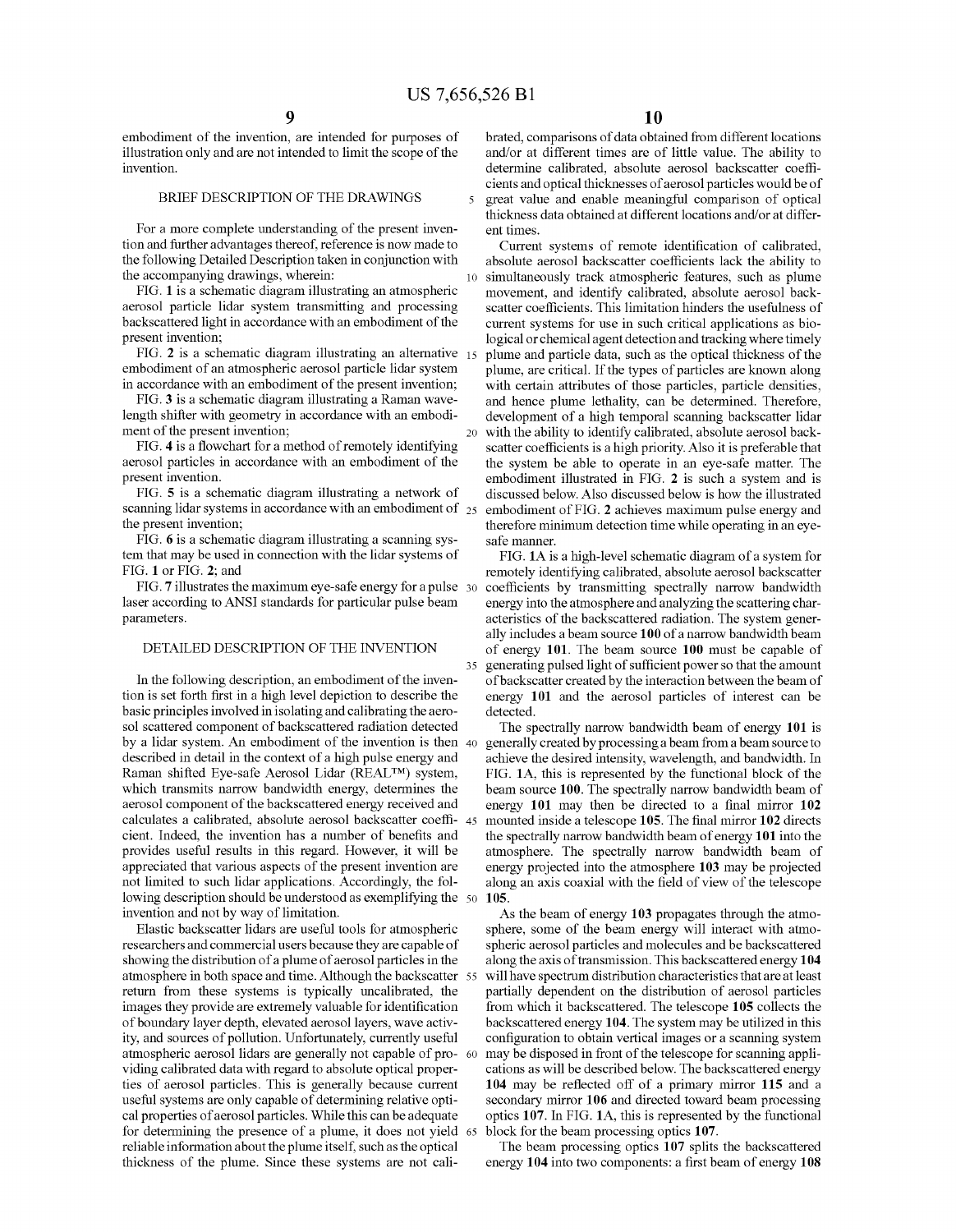and a second beam of energy **109.** The first beam **108** may then be directed to a first beam detector **110.** The first beam detector may also be referred to as the combined channel detector. The second beam **109** may be directed into a narrow bandwidth filter **113** resulting in a filtered beam **114,** which 5 may be then directed to a second, filtered-beam detector **111.**  The second beam detector may also be referred to as the molecular channel detector.

The detectors **110** and **111** each provide an electrical output signal that is representative of the optical signal incident on 10 their respective detector surfaces. The electrical output signals, which may be amplified, are fed to a digitizer and computer **112.** The digitizer and computer **112** then process the output signals from the detectors **110** and **111** to determine an absolute aerosol backscattering coefficient as described next. 15

The spectral distribution of the transmitted beam **103** can be represented by the transmission curve **120** in the graph in FIG. **1B.** The x-axis of the graph in FIG. **1B** represents the wavelength of the transmitted beam **103.** The y-axis represents the level of intensity at a given wavelength. The trans- <sup>20</sup> mission curve **120** represents a very narrow spectral distribution of the transmitted beam.

The spectral distribution of the backscattered energy collected by the telescope **105** can be represented by the received backscatter curve **130** in the graph in FIG. **lC.** The x-axis of the graph in FIG. **lC** represents the wavelength of the received beam **104.** The y-axis represents the level of intensity at a given wavelength. FIG. **lC** may be a different scale than that in FIG. **1B.** The received backscatter curve will generally have two major components: the aerosol backseat- 30 ter component **131** and the molecular backscatter component **132.** 

beam 103 with atmospheric aerosol particles. The atmo- 35 as: The aerosol backscatter component **131** is a result of the backscattering from the interaction of the transmitted optical spheric aerosol particles are relatively large as compared to the wavelength of the transmitted beam, resulting in Mie scattering, which tends to backscatter energy without significantly shifting the wavelength of the energy. Therefore, the aerosol scattering tends to be at generally the same wave- 40 length as the transmitted beam **103.** This is illustrated in FIGS. **1B** and **lC** where the aerosol backscatter component **131** has a similar shaped distribution as the transmission curve **120.** 

The molecular backscatter component **132** is a result of the backscattering from the interaction of the transmitted optical beam **103** with atmospheric molecules. The atmospheric molecules are relatively small as compared to the wavelength of the transmitted beam, resulting in Rayleigh scattering, which can shift the wavelength of the backscattered radiation result- <sup>50</sup> ing in a wider distribution of wavelength than the transmitted radiation. Therefore, the molecular scattering tends to produce a wider distribution of backscattered energy than that of the transmitted beam **103.** This is illustrated inFIG. **lC** where the molecular backscatter component **132** has a wider shaped distribution than the transmission curve **120.** 

As previously stated, the spectral distribution of the backscattered energy collected by the telescope **105** can be represented by the received backscatter curve **130** in the graph in FIG. **lC.** FIG. **lC** is also representative of the two beam 60 components **108** and **109** as they exit the beam processing optics **107.** As stated previously, beam **108** may be directed to a first beam detector **110.** The first beam detector **110** receives backscattered energy represented by the received backscatter curve **130** in the graphinFIG. **lC.** Beam **109** maybe directed through a narrow bandwidth filter **113.** The narrow bandwidth filter **113** may be selected to filter out a narrow bandwidth of

backscattered radiation that coincides with the transmission bandwidth shown in FIG. **1B.** The effect of the narrow bandwidth filter **113** is that the beam **109** enters the filter with a spectral distribution as shown in FIG. **lC,** the energy coinciding with the transmission energy is filtered out, and the filtered beam **114** has a spectral distribution as depicted in FIG. **lD.** FIG. **lD** may be a different scale than that in FIG.1B or **lC.** FIG. **lD** represents the spectral distribution of backscattered energy resulting from molecular scattering with a center portion coinciding with the transmission wavelength filtered out. The filtered beam **114** may be then directed onto a second beam detector **111.** Therefore, the second beam detector **111** receives backscattered energy represented by the filtered backscatter curve **140** in the graph in FIG. **lD.** 

The aerosol backscattering can be determined by subtracting the signal produced by the second beam detector **111** from the signal produced by the first beam detector **110.** The remaining signal, after accounting for the molecular scattering that occurs at the transmitted wavelength, is the measured aerosol backscatter.

For a given temperature and pressure at a point in the atmosphere, an absolute molecular scattering coefficient can be calculated. This calculated value can then be compared to the molecular backscatter detected by the second beam detector 111. The difference between the calculated amount and measured amount may be due to factors such as system losses or aerosol particles between the lidar system and the portion of the atmosphere of interest. Other factors may also contribute to the difference. However, these factors will affect the aerosol and molecular scattering measurements equally.

Therefore, the difference between the calculated molecular scattering and measured molecular scattering can be used to determine the absolute aerosol scattering coefficient for the portion of the atmosphere of interest. This can be expressed

 $\overline{I}$ 

$$
\beta_{back}(r) = \frac{\alpha_{back}(r)}{M_{meas}(r)} A_{meas}(r) \tag{1}
$$

Where r is the range from the system to a point in the atmosphere,  $\beta_{back}$  is the absolute aerosol backscatter coefficient,  $\alpha_{back}$  is the calculated absolute molecular backscatter coefficient,  $M_{meas}$  is the measured molecular backscattering, and *Ameas* is the measured aerosol backscatter.

Furthermore, the absolute aerosol backscattering coefficient is related to aerosol concentration by:

$$
\beta_{back} = P_d c(t) \pi r^2 Q_{back} \tag{2}
$$

where r is the particle radius (m),  $Q_{back}$  is the backscatter efficiency of the particle (sr-1), c(t) is the aerosol concentration at time t (kg/m<sup>3</sup>), and  $P_d$  is the aerosol particle density (particles/kg). If  $P_d$ , r, and  $Q_{back}$  are known or can be estimated for a particular particle, aerosol concentration can be determined.

FIG. **2** is a detailed schematic of an embodiment of the invention set forth in the context of a high-pulse energy and Raman-shifted eye-safe aerosol lidar (REAL™) system constructed in accordance with an embodiment of the present invention. The REAL system generally includes a transmitter **200** for transmitting a low divergence, eye-safe beam **201** into the atmosphere and a receiver **202** for receiving backscattered radiation **203** associated with the transmitted beam **201.** The 65 transmitter **200** and receiver **202** are described in turn below.

In the illustrated embodiment, the transmitter **200** includes, among other things, a source pump laser **204** and a Raman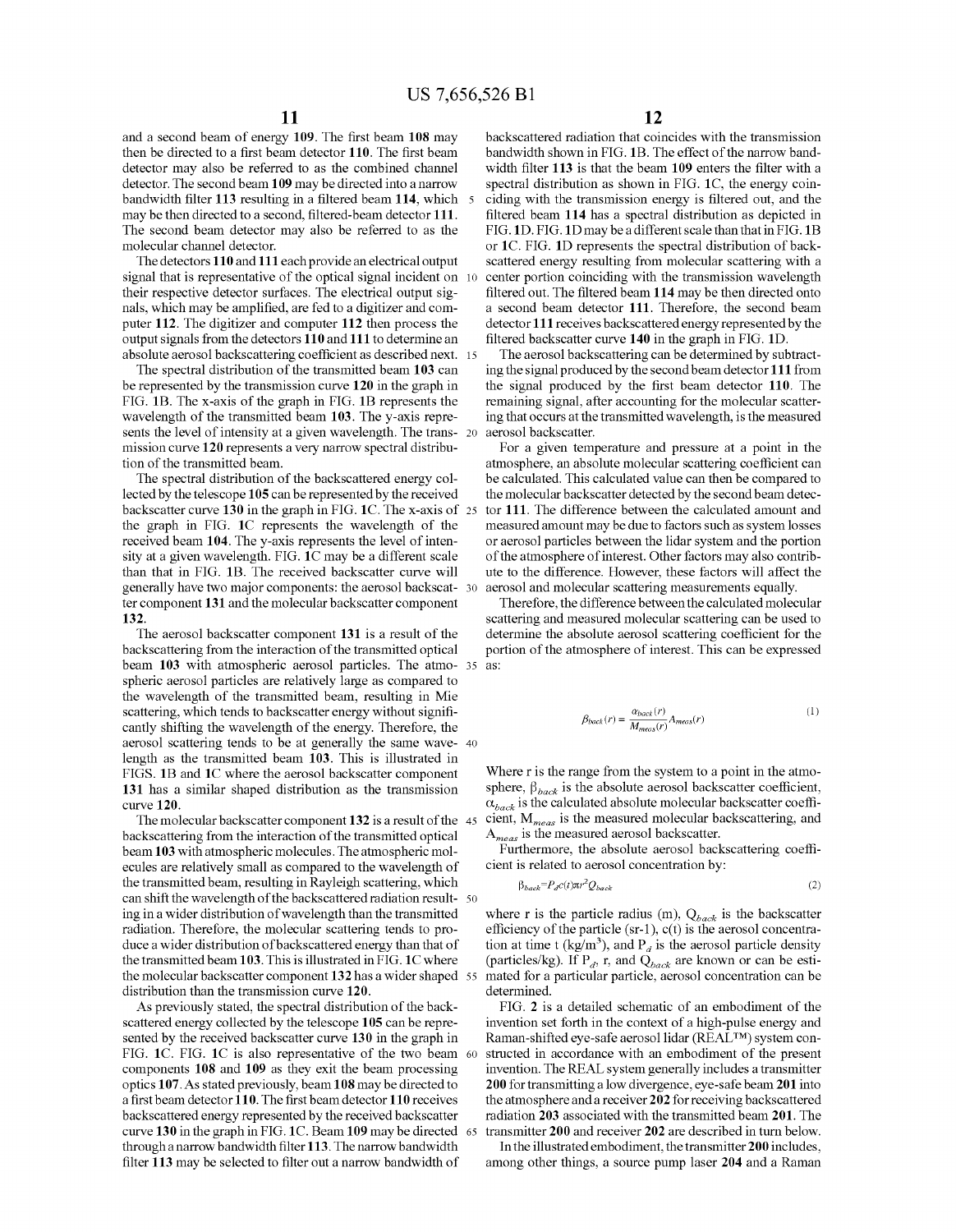cell **205.** In this embodiment, the pump laser **204** may be a flash-lamp pulsed, Q-switched, Nd:YAG laser capable of generating 800 ml/pulse energy at 1064 nm wavelength. Such a pump laser is marketed under the name Continuum Surelite III. Alternatively, the laser may be a more powerful model capable of generating 3 J./pulse at 1064 nm at 10 Hz or 1.2 J at 50 Hz. Such lasers are marketed under the name Continuum Precision TI Series Model 9000 PLUS and Continuum Precision II Series Model 9050. The source pump laser **204** may be injection seeded to produce high spectral purity. The injection seeding is performed by a source laser seed laser **207** which may be a fiber laser. The narrow spectral bandwidth beam **209** from the seeded source pump laser **204**  is approximately 9 mm in diameter with a divergence of 0.6 mrad.

The narrow spectral bandwidth beam **209** may be amplified by an amplifier **211.** The narrow spectral bandwidth beam **209**  is then directed to the Raman cell **205** by way of folding mirrors **212** and **213.** As will be discussed below, folding mirror **213** has coating properties so as to allow for transmission of a seed beam through the mirror **213** for coaxial alignment of the seed beam and narrow spectral bandwidth beam **209.** 

The Raman cell **205** may be a methane Raman cell that operates to convert the narrow spectral bandwidth beam **209** 25 having a wavelength of 1064 nm to a first Stokes wavelength of 1.543 microns, which is within the desired range for eye safety. In order to minimize sooting, while providing a beam of sufficient optical density for enhanced wavelength conversion, a beam reducer **214** may be employed. The illustrated beam reducer **214** is provided via a small Galilean telescope.

width beam **209** is converted to the eye-safe wavelength via stimulated Raman scattering (SRS) in a pressurized cell filled with pure  $CH_4$ . SRS is a third-order, nonlinear, inelastic scat-  $35$ tering process whereby a sufficiently-high pump field excites molecular vibrations in a medium. The frequency of the scattered light (Stokes output) is shifted by the frequency of these vibrations. Assuming the pump is not depleted, the Stokes intensity as a function of distance is given by the equation:

$$
I_S(z) = I_S(0)e^{gRI_Pz} \tag{3}
$$

in which  $I_S(0)$  is the initial Stokes intensity,  $g_R$  is the steady state Raman gain coefficient,  $I_p$  is the pump intensity, and z is the interaction length. The gain coefficient is a function of the  $45$ Raman active medium and its pressure.

The nth Stokes  $\lambda_n^S$ , and anti-Stokes,  $\lambda_n^A$ , wavelengths are given by

$$
\lambda_n^S = \left(\frac{1}{\lambda_p} - \frac{n}{\lambda_R}\right)^{-1} \text{and } \lambda_n^{AS} = \left(\frac{1}{\lambda_p} - \frac{n}{\lambda_R}\right)^{-1} \tag{4}
$$

respectively, where  $\lambda_n$  is the pump wavelength, and  $\lambda_R$  is the wavelength of the Raman transition. The wavelength of the Raman active symmetric stretch of  $CH<sub>4</sub>$  is 3.428 microns. Pumping with 1064 nm results in a 1<sup>st</sup> Stokes wavelength of 1543 nm,  $2^{nd}$  Stokes wavelength of 2.808 microns and a  $1^{st}$ anti-Stokes wavelength of 0.812 microns. As discussed below, the Raman cell may be designed to suppress the buildup of the 2<sup>nd</sup> Stokes and 1<sup>st</sup> anti-Stokes wavelengths.

As seen in Equation 3, the Stokes intensity is a function of pump intensity, pressure of the gas, interaction path length, 65 and the initial Stokes intensity. Typically, the Stokes field is initiated by the spontaneous emission of a photon and there-

fore the energy and spatial characteristics will fluctuate. To avoid these fluctuations the illustrated cell **205** is seeded with a stable tunable Stokes wavelength Raman seed laser **215.**  The illustrated Raman seed laser **215** may be, for example, a continuous-wave 20 mW telecom diode laser (Mitsubishi FU-68PDF/520M45B). The illustrated Raman seed laser 215 has a center wavelength of 1543.73 nm and approximately 3 nm tuneability. It is coupled to a single mode, polarization maintaining, fiber which emits a near perfect Gaussian beam. 10 The laser diode driver and associated stable temperature controller (Wavelength Electronics, WLD3343 and WTC3243; respectively) are mounted on a custom circuit board (not shown). The Raman seed laser **215** can be either current or temperature tuned to match the Stokes emission line. To ease alignment, the diode output is amplified via a  $1 \text{ W}$  fiber amplifier (IPG Photonics Corp., model EAU-1-C) to 100 mW; however, the additional power provides little to no performance enhancement. The output from the laser fiber may be expanded and collimated to match the pump beam diameter, 6 mm, and spatially overlapped by transmitting through the back of the mirror **213,** which, in the illustrated implementation, is a gimbal mounted turning mirror. The Raman seed laser can be tuned to match an absorption line of a hydrogen cyanide filter **240** discussed below.

The source pump laser beam may be reduced in diameter from the 9 mm source beam to a 6 mm diameter beam by beam reduce or **214,** which may be in the form of a Galilean telescope. In the present embodiment, the Galilean telescope is composed of two 25.4 mm diameter lenses; one planoconvex and one plano-concave, separated by 12 cm. In particular, the piano-convex lens may be a commercially available lens marketed under the name CVI Part No. PLCX-25.4- In the illustrated embodiment, the narrow spectral band-<br>dth beam 209 is converted to the eve-safe wavelength via 180.3-UV-1064 and the plano concave lens may be a commercially available lens marketed under the name CVI Part No. PLCC-25.4-128.8-UV-1064. The resulting beam is substantially collimated rather than focused. That is, the rays of the beam are substantially parallel rather than converging relative to any of the optics of Raman cell **205.** It is further noted that the pairing of the folding mirrors **212** and **213**  allows for improved circularity of the beam entering the Raman cell **205.** 

> FIG. **3** illustrates an implementation for the Ramancell **300**  in accordance with an embodiment of the present invention. The illustrated cell includes an entrance window **301** for allowing transmission of the narrow spectral bandwidth beam **209** together with the seed beam **307** from the Raman seed laser **215** into the interior space of the cell **300,** internal reflectance elements **302, 303, 304 and 305,** and an exit window **306** for allowing transmission of the wavelength shifted 50 beam out of the interior space of the cell **300.**

> The entrance and exit windows **301** and **306** are oriented at the Brewster angle with respect to the incident beam to eliminate the need for vulnerable anti-reflective (AR) coatings. The Brewster angle is the angle at which light, in a particular 55 linear polarization state, will pass through an interface without any reflection. The internal reflectance elements **302-305**  provide for internal rather than surface reflection of the beams. For example, the elements **302-305** may be prisms. The elements **302-305** thus redirect the light based on total 60 internal reflections thereby eliminating the need for special high-reflection (HR) coatings. In addition to having a high damage threshold, the total internal reflection has negligible loss. The elements **302-305** are also oriented at Brewster angles relative to the incident beams to eliminate the need for AR coatings on their front entrance and exit surface. Moreover, the use of the internal reflectance elements **302-305**  eliminates beam overlap geometry that would be associated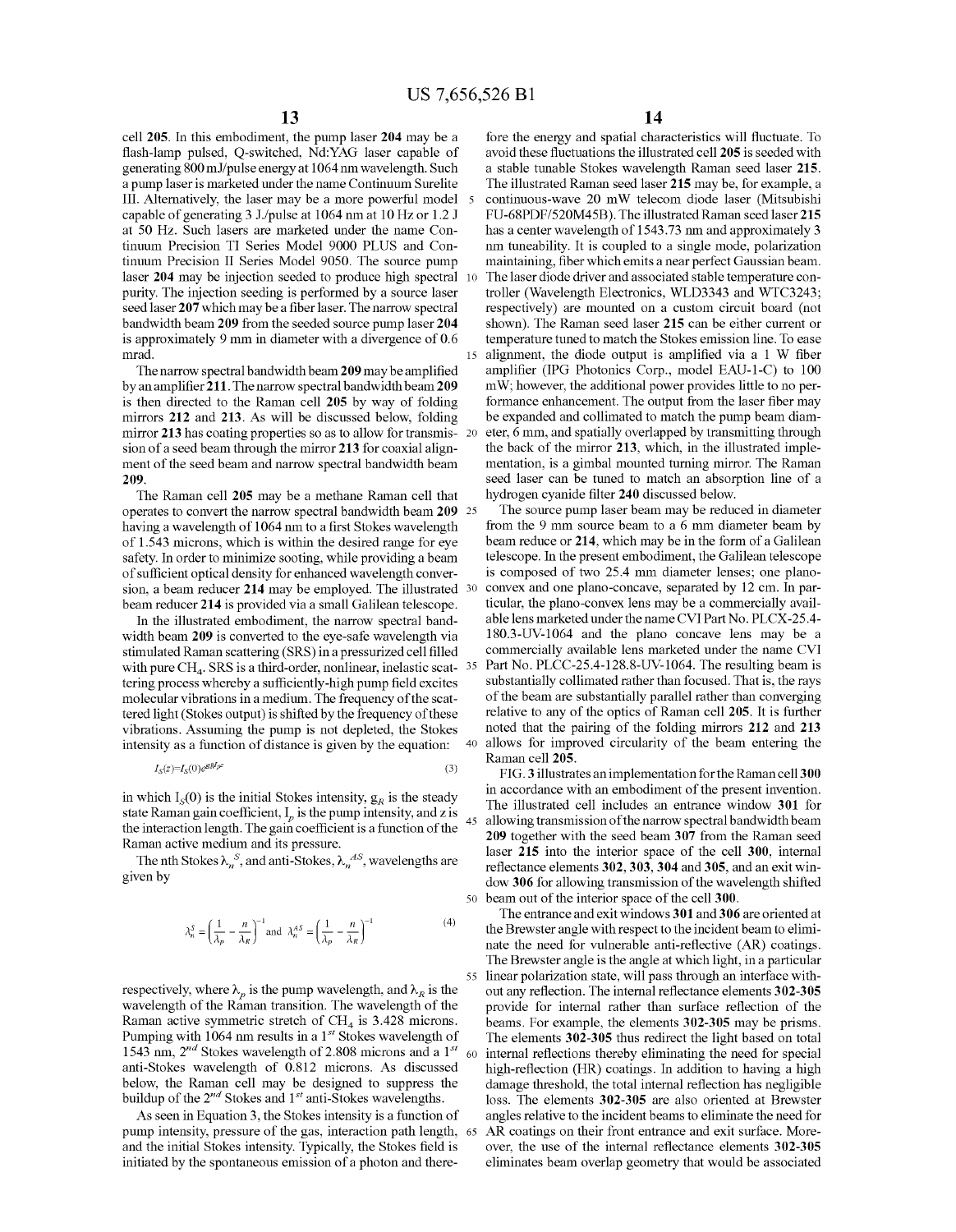with surface reflecting mirrors. That is, by translating the beam within the elements **302-305** and then maintaining the beams in a parallel relationship within the cell **300,** a larger volume of gas is illuminated for higher total gain than compared to a Raman cell with flat mirrors as internal reflectance 5 elements. The windows **301** and **306** and internal reflectance elements **302-305** may be made of, for example, infrared grade fused silica so that they can be used at any wavelength from the ultraviolet to the near infrared. By not incorporating the AR and HR coatings, the illustrated cell **300** can be used at various wavelengths and will be more durable than a cell incorporating the coatings. The higher order Stokes and anti-Stokes lines can be suppressed, e.g., by controlling cell gas pressure and by injection seeding.

Referring again to FIG. **2,** the beam **216** exiting the Raman cell **205** generally includes two wavelength components. Specifically, not all of the optical energy is converted from the source laser pump wavelength to the Raman shifted, eye-safe wavelength. It is often desired to transmit only the eye-safe wavelength into the atmosphere. Accordingly, it may be 20 desired to remove the source laser pump wavelength component. In the illustrated embodiment, a wavelength dispersive element **217,** such as a Pellin Broca prism, receives the beam **216** and spatially separates the beam **216** into an eye-safe beam **218** and a source wavelength beam **219.** The path of the source wavelength beam **219** is folded by mirror **220** and prism **221** to a beam dump component **222.** For example, the beam dump component **222** may be a black box or other light absorber.

The eye-safe beam **218** may be further processed for trans- 30 mission into the atmosphere. Specifically, in the illustrated embodiment, the eye-safe beam **218** is processed by a beam expander **223** to impart desired beam characteristics. In this regard, it is desirable to expand the eye-safe beam **218** to provide the desired optical density as well as to improve the 35 beam divergence.

The divergence of a laser beam is given by:

$$
\Theta = M^2 \frac{2\lambda}{\pi \omega_o} \tag{5} \tag{5}
$$

where  $\omega_o$  is the beam waist radius,  $\lambda$  is the wavelength, and  $M<sup>2</sup>$  is defined as the ratio of the beam's divergence to that of 45 a diffraction limited beam of the same waist diameter. Note from Equation 5 that the beam divergence can be reduced by improving the beam quality and/or increasing the beam diameter (beam expansion). The illustrated REAL system capitalizes on this Gaussian beam propagation concept in the trans- 50 mitter design to reduce the divergence of the transmit beam to fit within the receiver's field of view. First, as noted above, the Raman cell is injection seeded to improve beam quality, and second, the beam is expanded prior to transmitting into the atmosphere.

In the illustrated transmitter **200,** the eye-safe beam **218** is expanded by expander **223,** for example, in the form of a Galilean telescope. Specifically, the illustrated expander **223**  is a custom lens system including two air-spaced doublets each antireflection coated for the eye-safe wavelength of 60 1.543 microns ( although the coating could optionally be for dual wavelength operation as well). The first 25.4 mm diameter doublet is a negative lens with a focal length of 138 mm. The second 101.6 mm diameter doublet is a positive lens with a focal length of 574 mm. The doublets are separated by 38 65 cm and expand the beam 4.3 times. The expanded Stokes beam (about 50 mm diameter) has a half angle divergence of

0.20x0.24 mrad. The resulting expanded, low divergence eye-safe beam is transmitted via a folded path into the atmosphere. Specifically, the path of the beam is folded by folding mirrors **224-227,** each of which is coated for high reflection at the desired wavelength or wavelengths.

In the illustrated embodiment, the transmitted beam **201** is transmitted on a path that is coaxial with the backscattered radiation **203.** It has been determined via ray tracing that such a coaxial transmit/receive configuration desirably achieves 10 full overlap at 500 meters range with small detectors. Such a coaxial configuration is achieved in the illustrated embodiment by transmitting the beam **201** off the back of the telescope secondary. The expanded beam size is therefore preferably limited to the secondary diameter. In this regard, the mirrors 224-227 of the illustrated embodiment are goldcoated 101.6 mm diameter mirrors at 45 degree angles of incidence. Alternatively, dielectric coatings may be used. The edges of the Stokes beam are clipped slightly in this regard. For a 99% transmission of a true Gaussian beam profile, the mirrors 224-227 would need to be 5 mm larger. The final mirror **227,** mounted on the back of the telescope secondary, uses electronically controlled motors, marketed under the name New Focus Picomotors to precisely steer the transmit beam to an angle that is within the receiver field of view. Feedback servo-control based on detector readings may be utilized to optimize steering in this regard.

The illustrated receiver **202** generally includes a telescope **228,** receiving optics **229,** a beam splitter **238,** a first beam detector **233** for detecting the component of the backscattered radiation **203** that is not wavelength filtered, a second beam detector **234** for detecting the component of the backscattered radiation **203** that is wavelength filtered, a first beam signal amplifier **230,** a second beam signal amplifier **231,** and a digitizer and computer unit **232.** Each of these components is described in turn below.

The telescope **228** includes a primary mirror **236** and a secondary mirror **237.** The illustrated telescope **228** is a Newtonian telescope with gold-coated mirror surfaces to provide approximately 90% transmission at 1.5 microns. Another option for the telescope **228** is a 40.6 cm diameter f/10 Schmidt-Cassegrain telescope (Meade LX 200 EMC). The noted Schmidt-Cassegrain telescope with gold-coated surfaces provides a transmission of about 72%. Dielectric coatings may alternatively be used in this regard.

The illustrated telescope **228** is mounted in a fixed vertical position. The system may be utilized in this configuration to obtain vertical images or a scarming system may be disposed in front of the telescope for scarming applications as will be described below. In the illustrated system, the backscattered radiation **203** is collected by the telescope **228** and directed to the receiving optics **229.** 

The received backscattered radiation enters the receiving optics **229** from the telescope **228.** The received backscatter 55 may be collimated by collimating lens **235** which may be, for example, a 25.4 mm diameter doublet lens. The collimated beam may be passed through an interference filter **236.** The interference filter **236** provides wavelength-dependent filtering to reject noise that could otherwise compete for the dynamic range of the receiver **202.** The illustrated filter **236**  may be a narrow bandpass interference filter (Omega Optical, Inc. 25.4 mm diameter, 1543.3 nm center wavelength, 5 nm FWHM, with at least 80% transmission).

The illustrated receiving optics **229** further includes a beam splitter **238** to split the collimated and filtered beam **245** into two substantially equal components. A first beam component **244,** which passes straight through the beam splitter **238** and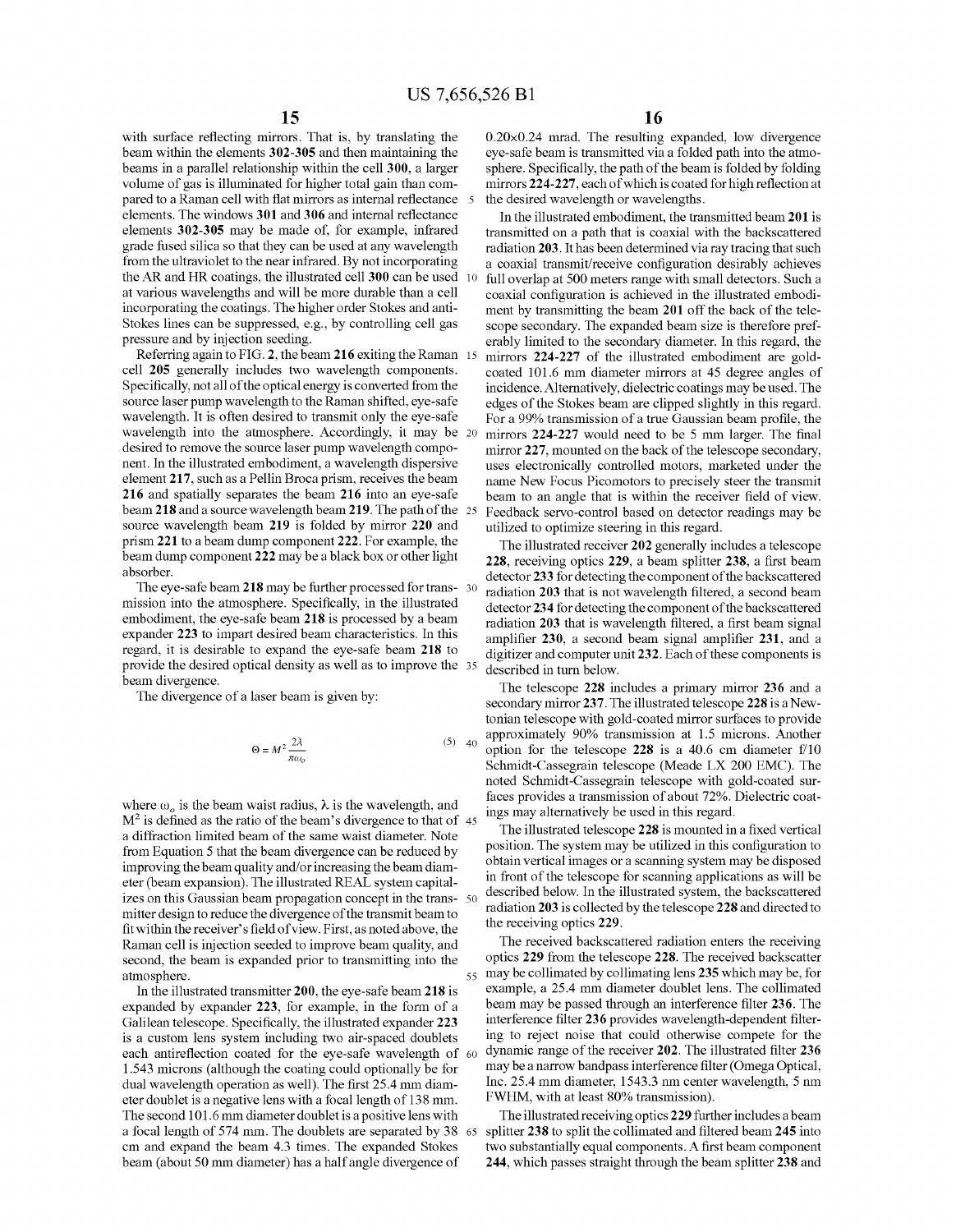a second beam component **242** which may be directed perpendicularly from the first beam component.

Along the beam path of the first beam component **244,** the illustrated receiving optics **229** further includes a focusing lens 239 for focusing the first beam component onto the active 5 surface of the first beam detector **233.** The first beam detector **233** includes a high gain medium for detection of 1.5 micron wavelength backscattered radiation. A preferred detector for this application is an InGaAs detector. In the illustrated embodiment, the detector is a 200 micron diameter InGaAs/ InP avalanche photodiode (Perkins Elmer/EG & G Model No. C30662) with 75% quantum efficiency, a maximum useable gain of approximately 20 and a bandwidth of 200 MHz. More preferably, a detector amplifier unit may be utilized (Perkins Elmer/EG&G Model No. C30659-1550-R2A).

This detector drives the design of the focusing lens **239.**  The illustrated lens **239** is a three-element design, a doublet with companion meniscus lens, with an 18 mm focal length and 12.4 mm diameter. The lens is designed to collect all light within a 0.15 mrad FOV onto the detector for the range 500 m 20 to 15 km. In practice, the useful range of the instrument is slightly adjustable, analogous to the depth of field of a camera. For example, by moving the position of the detector with respect to the effective focal point of the receiver, the full overlap region can be shifted in either direction. The detector **233,** in a shielded enclosure, is mounted on a high precision 3-axis translation stage (Newport ULTRA Line 561D xyz), not shown, for adjustment.

An arrangement similar to the focusing lens **239** and detector **233** along the beam path of the first beam component **244**  is located along the beam path of the second beam component **242.** However, a wavelength filter **240** may be placed between the beam splitter **238** and a second beam component focusing lens **241.** The wavelength filter **240,** may be selected to precisely match the wavelength of the transmitted beam **201** and as stated above, the transmitted beam **201** may be fine tuned to match an absorption line of the wavelength filter **240.** The illustrated wavelength filter is a hydrogen cyanide absorption filter. Such a filter is marketed under the name C-Band Calibrator Hydrogen Cyanide Gas Cell  $H^{13}C^{14}N$  by Wavelength 40 References.

As with the equipment along the beam path of the first beam component **244,** there is located along the beam path of the second beam component **242** a focusing lens **241** similar to focusing lens **239** and a second beam detector **234** similar to the first beam detector **233.** In the illustrated embodiment, the focusing lenses **239, 241,** beam detectors **233, 234,** and amplifiers **230,231** along each beam path **244,242** are of the same configuration and components.

For each detector 233, 234, the half angle FOV can be given 50 as the photodetector radius divided by the focal length of the receiver system. In one implementation, the effective focal length of the receiver (telescope and custom optics) was calculated to be 367 mm at 1.543 microns. Therefore the receiver FOV, with a 200 micron diameter detector, is 0.27 mrad (half 55) angle). This receiver FOY is slightly larger than the divergence of the transmitted beam **201,** which, in the present illustrated embodiment, is about 0.20x0.24 mrad.

The first beam detector **233** provides an electrical output signal that is representative of the optical signal intensity  $\omega$ incident on the first beam detector surface. This output signal is then amplified by first beam amplifier **230.** In the illustrated embodiment, the amplifier **230** is an operational amplifier (Analog Devices Model ADA29) that has a bandwidth of 55 MHz at a gain of 20. The op amp, photodiode, and power 65 supply are mounted on a custom circuit board in an RF shielded case. In order to amplify return signals that are near

the noise level of the detector **233** the noted amplifier **230** is operated with a gain of approximately 850. Unfortunately, this reduces the bandwidth to approximately 1 MHz (350 ns rise time). Operated in this manner, the bandwidth of the amplifier becomes the limiting factor with regard to range resolution. Range resolution can be enhanced in this regard by providing a second stage amplifier.

Similarly, the second beam detector **234** provides an electrical output signal that is representative of the optical signal 10 intensity incident on the second beam detector surface. This output signal is then amplified by second beam amplifier **231.**  In the illustrated embodiment, the amplifier **231** is also an operational amplifier (Analog Devices Model ADA29) that has a bandwidth of 55 MHz at a gain of 20. As with the first 15 channel, range resolution can be enhanced by providing a second stage amplifier.

The noted two-stage amplifiers allow for realization of potential range resolution on the order of 3 m or better. The lidar system of an embodiment of the present invention may also vield a signal-to-noise ratio of greater than 10 (taking into account the detector noise, background noise from sky radiance and background noise from molecular scattering) at a distance of 15 km for a single laser pulse ( or integration time of less than 0.1 seconds) when pointing at an elevation of less than  $5^\circ$  through low altitude haze.

The analog outputs of the amplifiers **230, 231** may be converted to digital signals by at least one analog-to-digital card (GAGE Model 14100) in the digitizer and computer **232,**  which may be, for example, a personal computer. Each digitizer card may be capable of 14 bit quantization. Each may also be capable of recording one channel at 100 megasamples per second (MSPS) or two channels at 50 MSPS. Programs may be provided in Labview to display the total backscatter data in real-time and write files to the hard disk. Programs may also be provided in the Labview to display the backscatter data for both the incident radiation detected by the first beam detector and by the second beam detector. In addition to acquiring backscatter data for detector, the Labview program is capable of simultaneously monitoring laser energy's location and the temperature and pressure inside the Raman cell via serial connections. The Labview programs can provide total backscatter images, molecular backscatter images, aerosol backscatter images, and absolute aerosol backscatter coefficient images. In addition, such programs can provide for integration of images over a scanning range of interest to provide integrated volume imaging containing total backscatter, molecular backscatter, aerosol backscatter, and absolute aerosol backscatter coefficient components.

As discussed above, it may be desired to scan the transmitted beam across an angular range relative to one or more scan axes. Such scanning capability may be desirable, for example, in connection with operating a network of lidars to identify and monitor aerosols in the atmosphere over a metropolitan area. Such identification and monitoring may be conducted, for example, to determine and monitor sources of pollution or to identify the source of and track harmful agents in the atmosphere. Such a network is schematically illustrated in FIG. **5.** Specifically, FIG. **5** illustrates a number of overlapping coverage areas **500-504,** schematically illustrated as circles. It will be appreciated that the effective range of each lidar system will vary depending on a number of factors and there is not, in reality, a well-defined edge to any coverage area. However, the various components of the lidar system may be tuned to a desired coverage range. As shown in FIG. 65 **5,** the coverage areas may be overlapped to ensure that there are no gaps in coverage or to provide coverage via multiple lidar systems for areas of particular interest. Where adjacent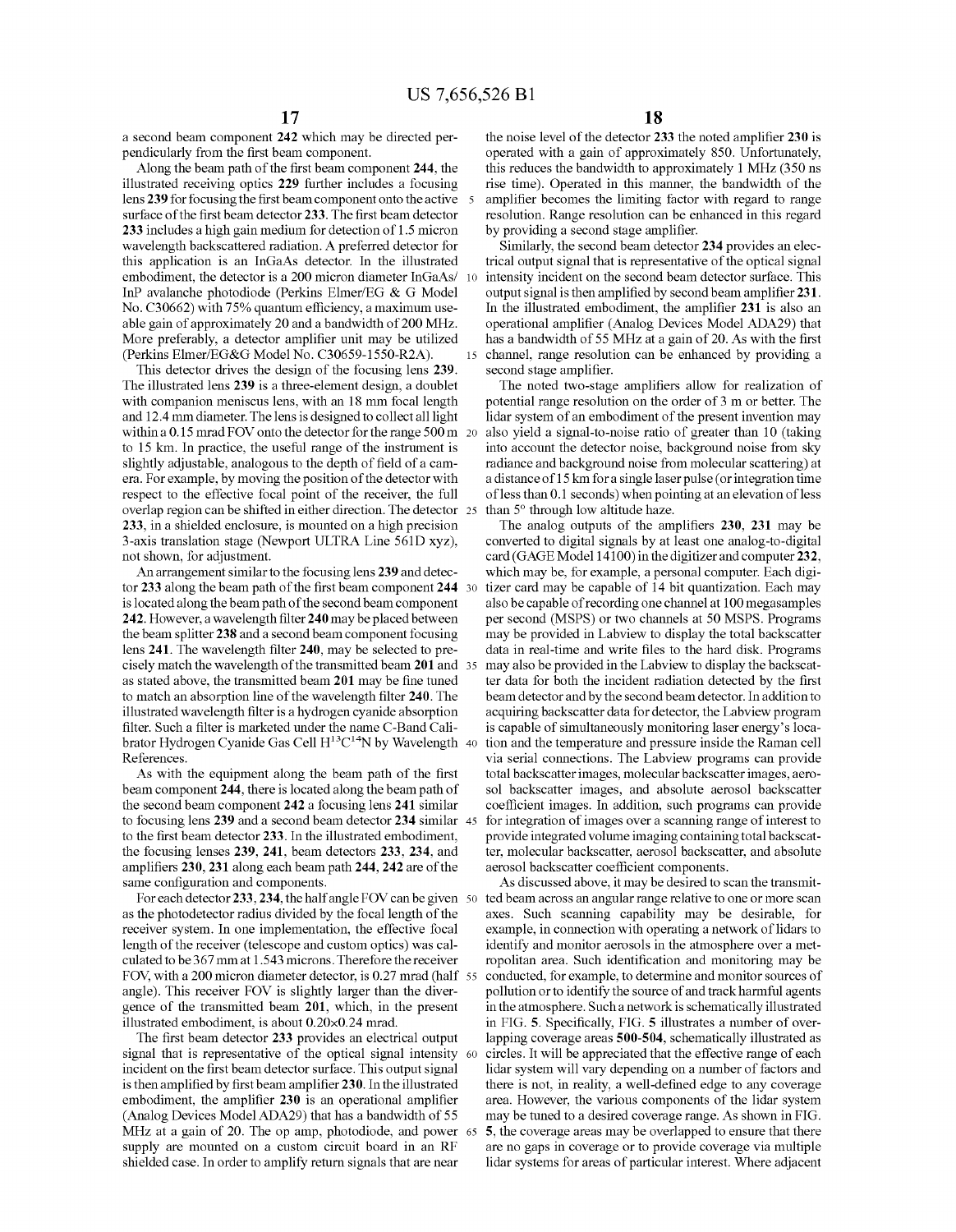lidar coverage areas overlap, the scanning phase of such neighboring lidar systems may be controlled to provide more frequent coverage in the area of overlap. The network of FIG. **5** corresponds to individual lidar systems that scan a full circular range relative to a vertical axis. Such scanning may 5 be continuous. The lidar systems may also scan across a desired elevation range. In this regard, the scanning relative to the azimuth and elevation axes may be conducted in a raster pattern. The elevation scanning may extend over a 90-degree range so as to define spherical coverage regions associated 10 with each lidar system.

FIG. **6** illustrates a scanning system **600** for accomplishing such scanning. The scanning system is disposed in front of the telescope **602** of a lidar system. Specifically, a transmitted beam **603** enters the scanning system **600** through an entrance 15 window **604** and is reflected by a first mirror **606** mounted in a first housing section **605** that is rotatable about the telescope optical axis **607.** The transmitted beam **603** is redirected by the mirror **606** to a second mirror **608** mounted in a second housing section **609** that is rotatable with respect to the first housing section **605** about an optical axis connecting the mirrors **606** and **608.** The combined action of the two mirrors **606** and **608** allows for directing the beam **603** to any desired elevation angle and azimuth angle. The returning backscatter radiation is routed to the telescope **602** by the reverse pathway. It will be appreciated that the mirrors **606** and **608** are movable in a coordinated fashion to direct the transmitted beam and backscatter radiation in this regard. Specifically, a pair of movable mirrors **606 and 608** is used in this regard for enhanced beam circularity and optical efficiency. Moreover, 30 because each mirror **606 or 608** is at a fixed angle relative to the incident beams, the beam footprint on the mirrors does not change and is minimized relative to the full range of scanning angles. The mirrors are driven across the desired range of angular motion by respective azimuth and elevation motors **610** and **612.** These motors may be driven by drive signals from the processor **614.** The corresponding elevation and azimuth values are recorded by software running on the processor **614** for compiling and recording imaging information.

The illustrated system **600** accommodates continuous 360° 40 azimuth scanning. In this regard, the first housing section **605**  may be mounted on a slip ring mounting **613.** Because of the coaxial geometry of the lidar system, a single scanning system **600** can be utilized for transmission and reception. Moreover, the illustrated system **600** allows for beam scanning 45 without moving the transmitter and receiver components for improved efficiency and robustness.

As discussed above, the embodiment illustrated in FIG. **2**  operates in an eye-safe manner. Operating in an eye-safe manner, as opposed to operating in a non-eye-safe manner, 50 eliminates the requirement that the intended path of a transmitted beam be clear of personnel or objects that could be harmed by a non-eye-safe beam. This enables the use of the system in urban and populated areas and allows for autonomous and continuous operation.

There are currently several general approaches for developing an eye-safe lidar. The three broad practical possibilities are: (1) operating at wavelengths less than 0.4 microns, (2) using the micro-pulse technique in the visible part of the spectrum, and (3) operating at wavelengths greater than 1.4 60 microns. The human eye is particularly vulnerable to wavelengths between 0.4 microns and 1.4 microns because those wavelengths easily pass through the cornea and lens and are focused on the retina. Light at wavelengths less than 0.4 microns and greater than 1.4 microns are safely absorbed in 65 the lens and cornea at the energy densities sufficient for lidar applications. FIG. **7** shows the maximum eye-safe energy

 $(MPE<sup>2</sup>$  times the beam area) for a pulsed laser as a function of beam wavelength permitted under American National Standard for the Safe Use of Lasers, ANSI Z136.1-2000. The chart shows that the region between 1.5 and 1.8 microns has the highest permissible energy. With modest beam expansion it is possible to safely transmit over 1 J per pulse in this region.

The maximum eye-safe energy remains modestly high (similar to 355 nm) for wavelengths longer than 1.4 microns; however, photodetector performance decreases with increasing wavelength. Although Doppler lidars at 2 and 10 microns are successful by using a heterodyne detection method, direct detection lidar in the IR range is best performed at 1.5 microns due to the availability of inexpensive, high quantum efficiency detectors which do not require cooling. Although molecular scattering is lower at infrared wavelengths then at ultraviolet wavelengths, the high pulse energy of this embodiment produces sufficient molecular backscatter to determine an absolute aerosol backscatter coefficient from one pulse of the transmitter. The 1.5 micron wavelength region also features lower sky radiance than a broad range of ultra-violet and visible wavelengths thus improving signal-to-noise ration. When compared to visible region, infrared beams are invis-<br>ible and therefore eliminate the potential of flash blinding pilots or drawing unwanted attention from the public. Lastly, working in this wavelength allows one to take advantage of recent advancements in the telecommunications sector (e.g., detectors, optical coatings, lasers, etc).

There are a few choices for generating pulsed light in the 1.5 micron wavelength region. The embodiment illustrated in FIG. **2** employs stimulated Raman scattering (SRS) for several reasons including robustness of technique, the quality of the resulting beams including low divergence at the desired power for direct-detection lidar and cost effectiveness.

FIG. **4** illustrates a methodology of remotely determining calibrated absolute aerosol backscatter coefficients in an alternative implementation of the present invention. The illustration is in the form of a flowchart wherein the first step may be to transmit **400** an eye-safe pulse of optical energy in the form of a narrow bandwidth optical beam into an atmosphere. To maximize eye-safe transmission energy the beam pulse may have a primary wavelength between about 1.5-1.8 microns. Next, the transmitted optical beam travels into the atmosphere and interacts **401** with aerosol particles. As a result of this interaction some of the radiation is backscattered along the path of transmission toward a receiver. Some of this backscattered radiation will be from molecular scattering and some will be from aerosol scattering.

The next step may be to receive **402** the backscattered radiation. The following step may be to process **403** the backscattered radiation to determine the molecular and aerosol components of the backscattered radiation. This process may include such steps as collimating the backscattered 55 radiation and splitting the backscattered radiation into at least two beams: a first beam and a second beam. The first beam may be focused on to a first detector to convert the first beam into first electrical signals representative of the total backscattered radiation detected, including both the molecular and aerosol components of the backscattered radiation. The second beam may be directing through a wavelength filter to substantially remove the aerosol backscattered radiation component from the beam, leaving only a molecular component of the backscattered radiation, and focusing the molecular component of the backscattered radiation onto a second detector to convert the molecular component of the backscattered radiation into second electrical signals. An aerosol com